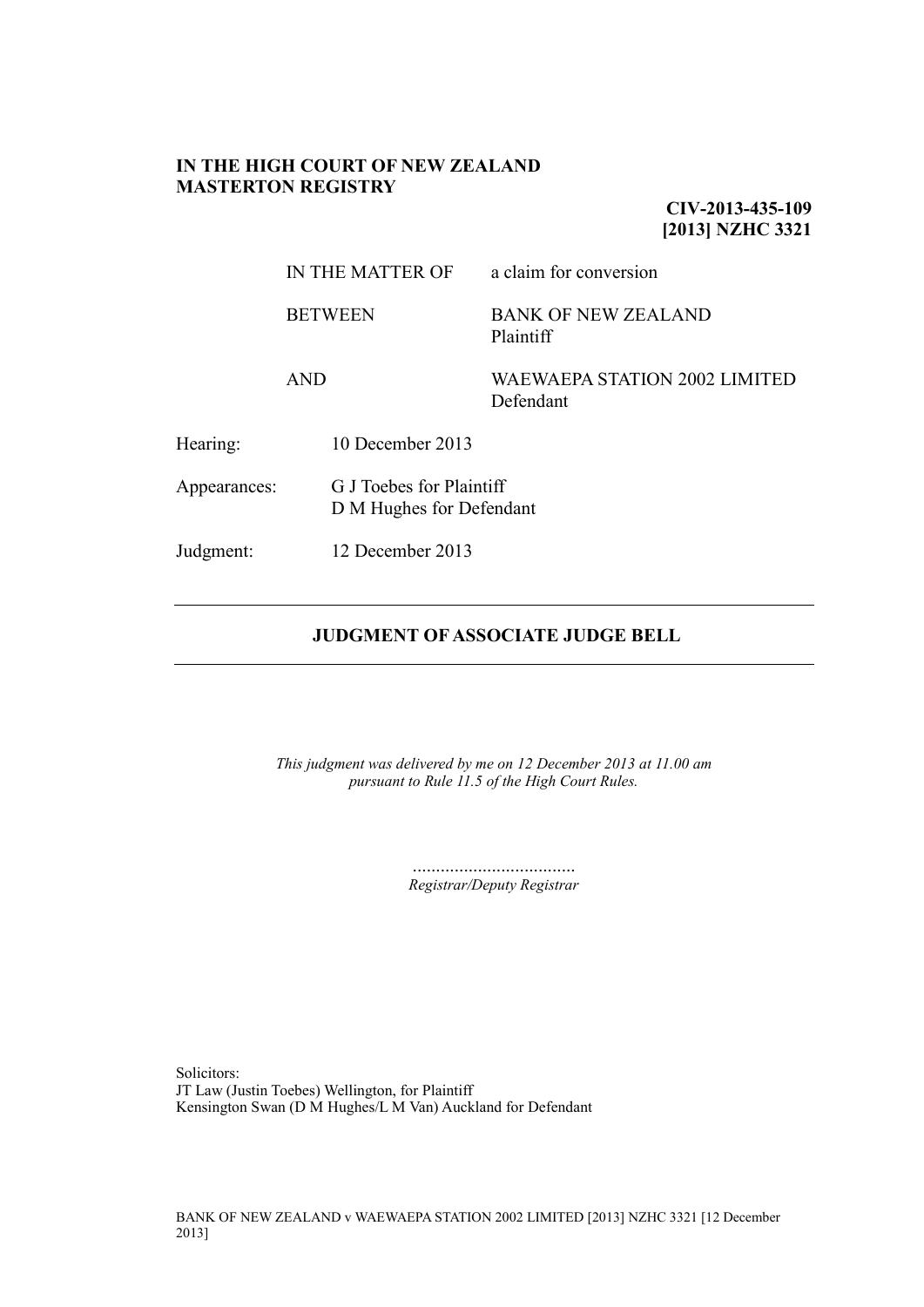[1] The Bank of New Zealand sues Waewaepa Station 2002 Ltd for conversion of 1,004 six and seven year old ewes, and 1,347 lambs. These sheep formed part of the collateral under a general security agreement given by Te Rimu Station Ltd to the bank under a general security agreement of 16 January 2008.

[2] The bank had lent Te Rimu \$2,275,000 under a term loan. The principal under the term loan became due on 14 December 2012. The month before, on 21 November, Mr Shaun Currie, a director of both Te Rimu and Waewaepa, arranged for the sheep to be transported from Te Rimu to Waewaepa. The bank says that it became entitled to possession of the sheep after they had been transported off Te Rimu without its consent, and Te Rimu had defaulted in repaying the term loan. The bank made demands on Waewaepa on 25 January and 18 March 2013 to return the sheep or to pay the value of the sheep to the bank. The bank says that the failure to comply with these demands amounted to conversion. It claims damages being the value of the sheep – \$196,530 plus GST. It has applied for summary judgment.

[3] Waewaepa opposes. It says that it bought the sheep from Te Rimu: the purchase was an authorised dealing under s 45 of the Personal Property Securities Act 1999. Te Rimu's sale of the sheep was in the ordinary course of business of Te Rimu under s 53 of the Personal Property Securities Act. It has taken the sheep free of the bank's security interest. It also contests the amount of the bank's claim.

[4] Waewaepa did not pay Te Rimu for the sheep. It says that it was entitled to set off the purchase price for the sheep against advances that it had made to Te Rimu. It had been funding Te Rimu's operations.

[5] Many of the facts are not in dispute. Waewaepa runs a dry-stock farming operation at Waitahora Road, in the northern Wairarapa. The company was incorporated in March 2002. Initially the directors of the company were Mr Shaun Currie and Mr Robert McVitty. Robert McVitty resigned on 9 April 2011. The shareholders are 50 % Currie family interests and 50% McVitty family interests.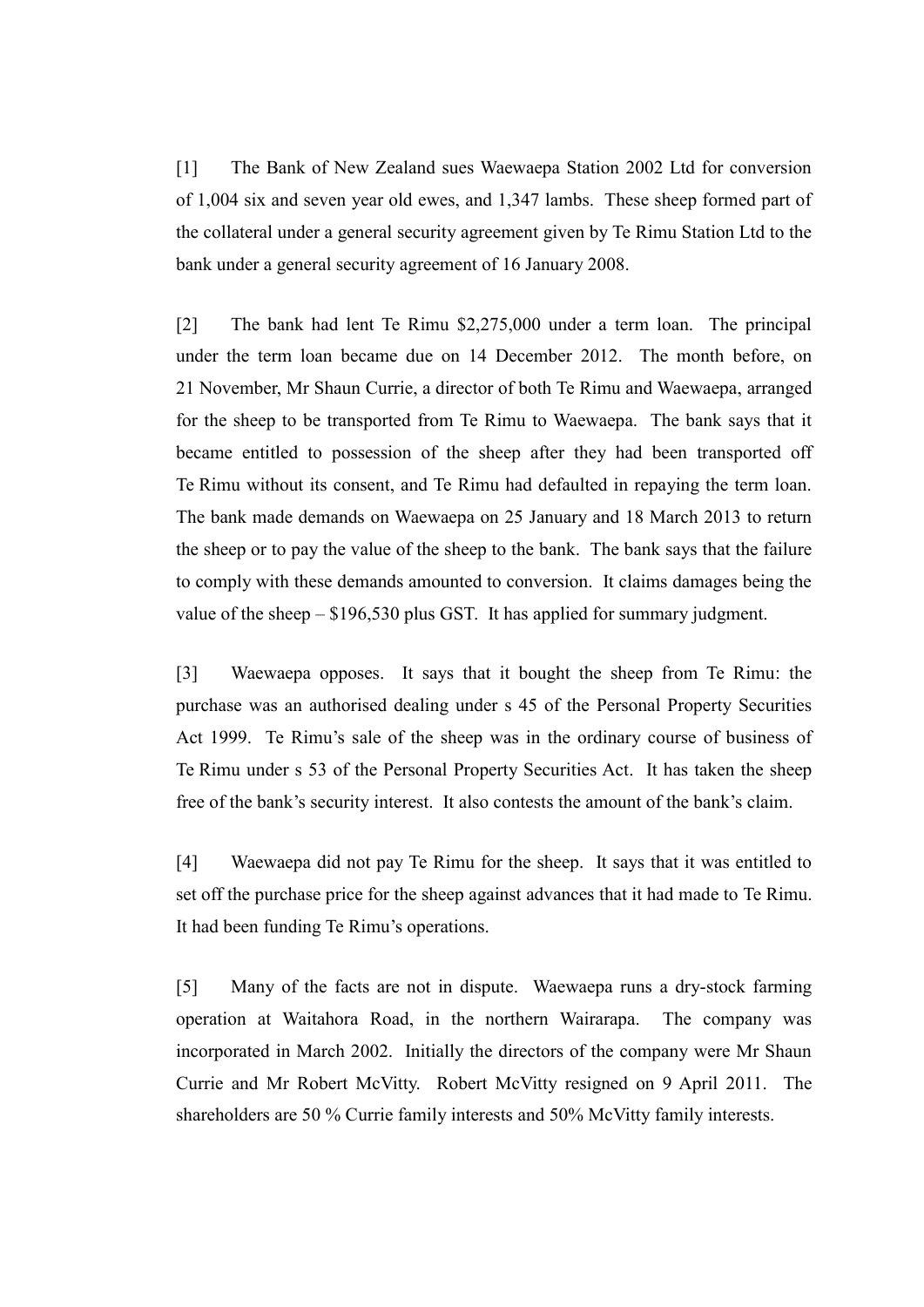[6] Other companies associated with Mr Robert McVitty are in some form of insolvency administration – McVitty Properties Ltd (in receivership and liquidation) and Patoka Dairies Ltd (in receivership and in liquidation).

[7] Te Rimu was incorporated in March 2005. It also operated a dry-stock farming operation. Its farm was at Rimu Road, Pongaroa, also in the northern Wairarapa. Its shareholders are Waewaepa as to 50% and the trustees of the McVitty Family Trust as to 50%.

[8] At the end of 2012 the directors of Te Rimu were Shaun Currie and James McVitty, son of Robert McVitty. James McVitty resigned on 23 January 2013. Mr Robert McVitty had been director but he resigned in April 2012 and was replaced by James, who apparently lives in Singapore.

[9] For this case it is relevant that Shaun Currie was the hands-on director for both Waewaepa and Te Rimu at the end of 2012.

[10] In late 2007 and early 2008 Te Rimu had arranged finance from the bank. It also arranged finance from Rabobank, but that aspect is not relevant to this case. The facilities provided by the bank comprised a revolving credit facility with an initial limit of \$600,000 and a customised fixed rate term loan for \$2,275,000 which was repayable on 14 December 2012.

[11] The term loan agreement required various securities to be given, including a perfected security interest in all present and after acquired property of Te Rimu. On 16 January 2008 Robert McVitty and Shaun Currie signed a general security agreement as directors of Te Rimu. The general security agreement includes provisions for livestock. In other respects, it has standard provisions for a general security agreement under the Personal Property Securities Act. Te Rimu granted the bank a security interest in "secured property", which is defined to include all of Te Rimu's present and after acquired property and in all personal property in which it has rights, whether now or in the future. The property over which security was granted includes livestock – including future-acquired livestock.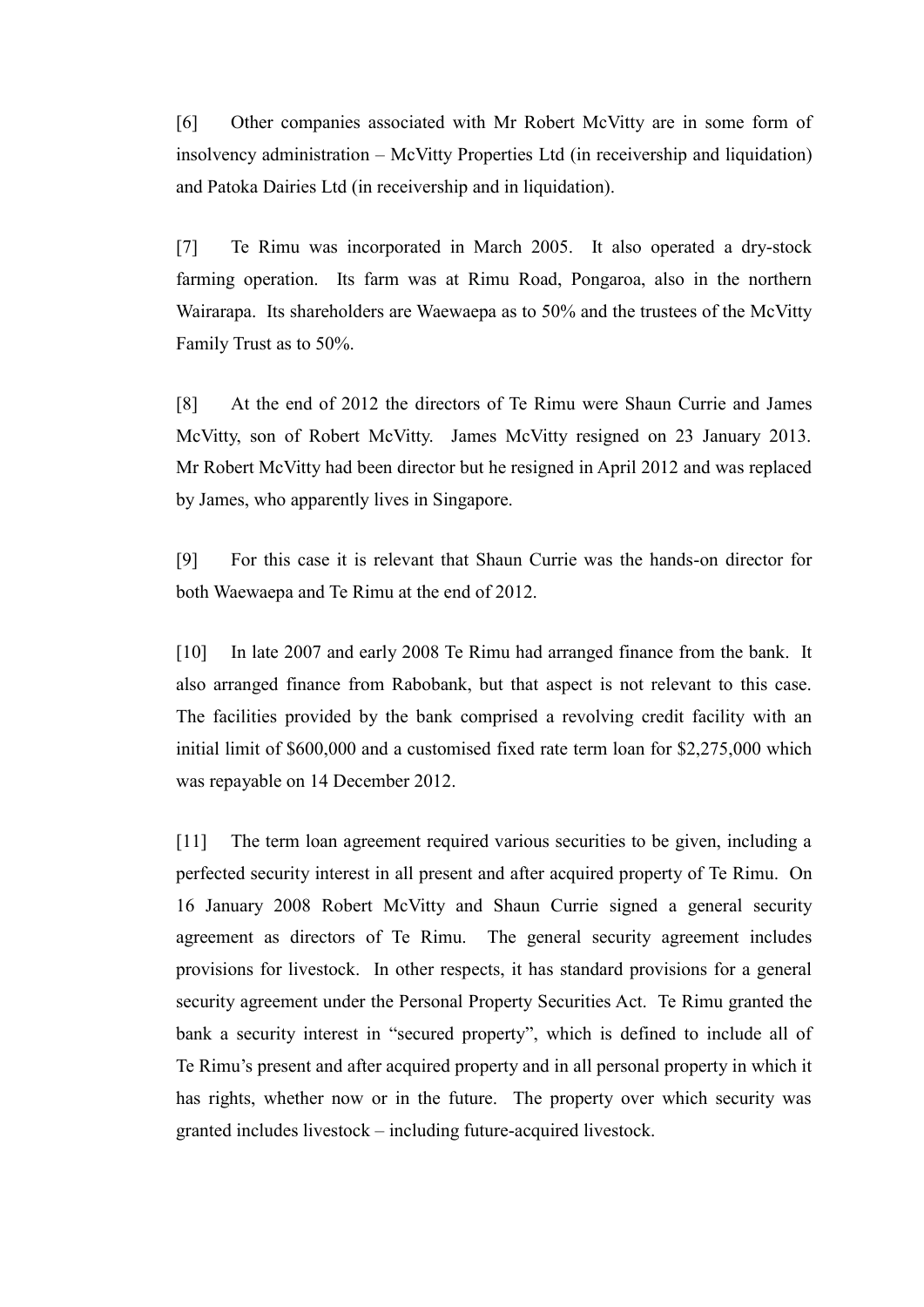- [12] The following provisions are relevant:
	- 6.1 We (Te Rimu) will not do or attempt to do any of the following without your consent:
		- 6.1.1 dispose of, or part or deal with, any secured property (except as permitted by clause 6.2) ...
	- 6.2 We may:
		- 6.2.1 dispose of, or part or deal with, any Inventory in the ordinary course of, and for the purpose of carrying on, our ordinary course of business, on ordinary arms-length commercial terms and for proper value, on the condition that we deposit any Proceeds of that inventory we receive in our usual working current account with you or such account as may from time to time be specified by you; and
		- 6.2.2 dispose of, or part or deal with, any Livestock (whether Inventory or not) in the ordinary course of, and for the purpose of carrying on, our ordinary business (which for the avoidance of doubt does not include the disposal of, or the parting or dealing with, any pedigree, bloodstock, thoroughbred or other high value Livestock held by us as equipment), on ordinary arms-length commercial terms and for proper value, on the condition that we deposit any proceeds of that Livestock we receive in our usual working current account with you or such account as may from time to time be specified by you ...
	- 9.1 Without limiting the generality of any other provision in this agreement, where any of the Secured Property is Livestock we will: ...
		- 9.1.1 Take all steps and use all means that a prudent person engaged in a similar business on undertaking to us would take or use to keep that Livestock free from disease, and in good condition.
		- 9.1.2 Properly and skilfully manage that livestock and only employ properly skilled and qualified persons to assist us in doing so.
		- ...
		- 9.1.7 not, without your consent, move that livestock from the land where it is kept, or permit any other livestock to be kept on that land except where such livestock is clearly distinguishable from the livestock that is secured property, as described in the latest inventory we have provided to you. ...
- [13] The general security agreement includes these events of default:
	- 14.1.1 If default is made in the payment of any secured amounts;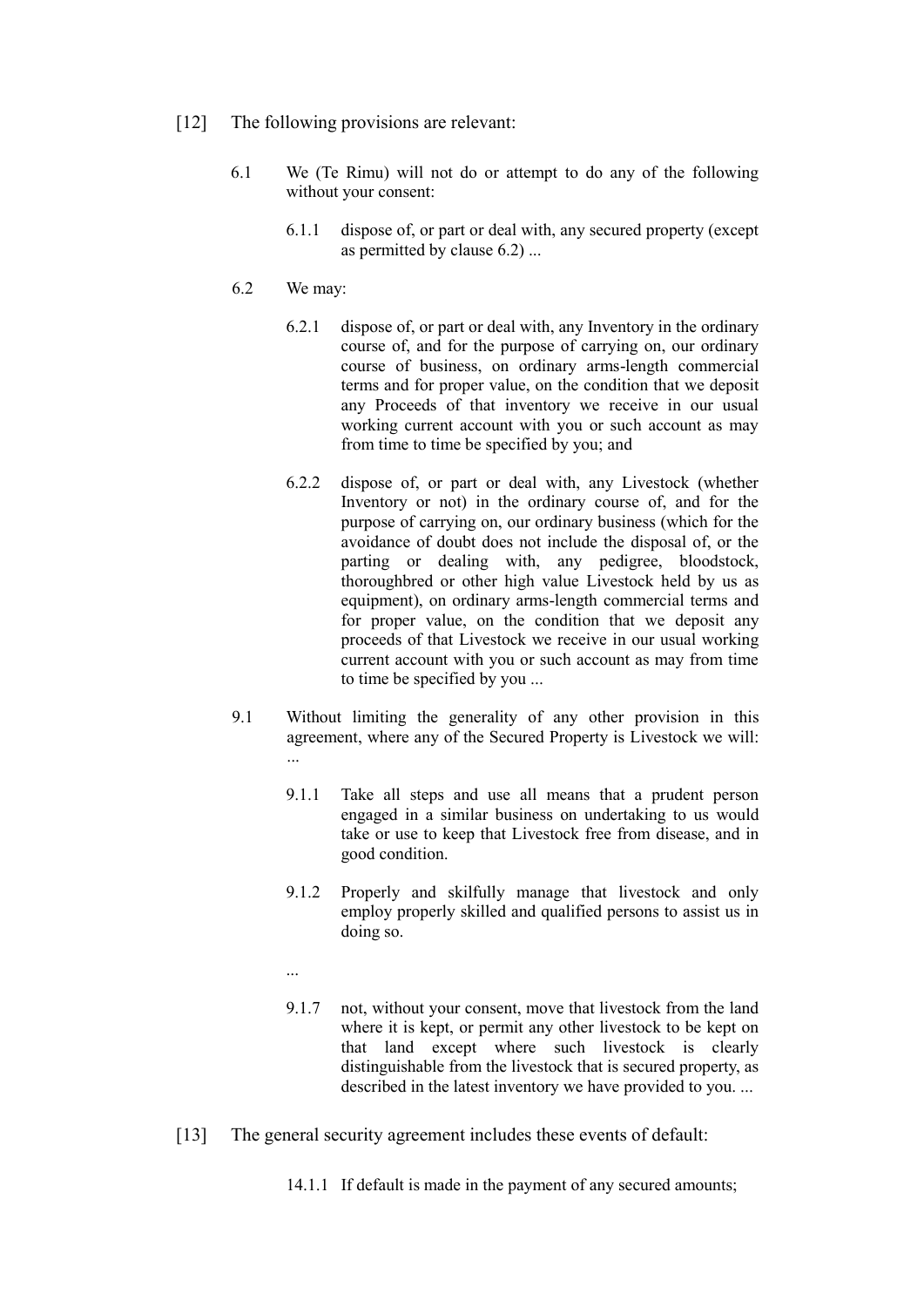14.1.2 if we fail to perform or comply with any of our other obligations to you, whether under this agreement, any Collateral Security or any other agreement of any kind with you, or there is an event of default (however described) under any such agreement or security, or any Surety fails to perform or comply with any of that Surety's obligations to you ...

[14] Part 15 of the general security agreement sets out the bank's rights on enforcement.

- 15.1 At any time after an Event of Default occurs you may at your option, exercisable by notice in writing to us (irrespective of any agreement in writing or course of dealing to the contrary, or any concession or delay or previous waiver by you) treat the secured amounts as payable immediately and may immediately or at any later time (in addition to the exercise and enforcement of all or any of your other Rights) do all or any of the following things without giving us any or further notice of demand:
	- 15.1.1.1 Take possession of and realise the Secured Property (and for this purpose take any proceedings in our name or otherwise as you think fit and give valid receipts).

The rights of enforcement also include the right to appoint receivers.

[15] It is not in dispute that the sheep the subject of this proceeding are livestock under the general security agreement. Under the general security agreement "inventory" and "proceeds" have the meanings given in s 16 of the Personal Property Securities Act. The bank's security interest under the general security agreement was perfected by registration of a financing statement on the Personal Property Securities register on 29 November 2007.

[16] Mr Currie says that even though he was a director of Te Rimu, in 2008 Robert McVitty took over the running of Te Rimu and he had little ability to review the farm's operations or management. In 2010 managers from the bank contacted him. They told him that Te Rimu was reaching its overdraft limit and that as director he needed to take responsibility for that. He says that he then became aware that Robert McVitty was not running the business in a proper manner. He took steps to become more involved in the management of Te Rimu. Waewaepa injected a substantial amount of money to allow Te Rimu to continue to operate. He says that with his assuming a greater role in running Te Rimu, the bank began reducing the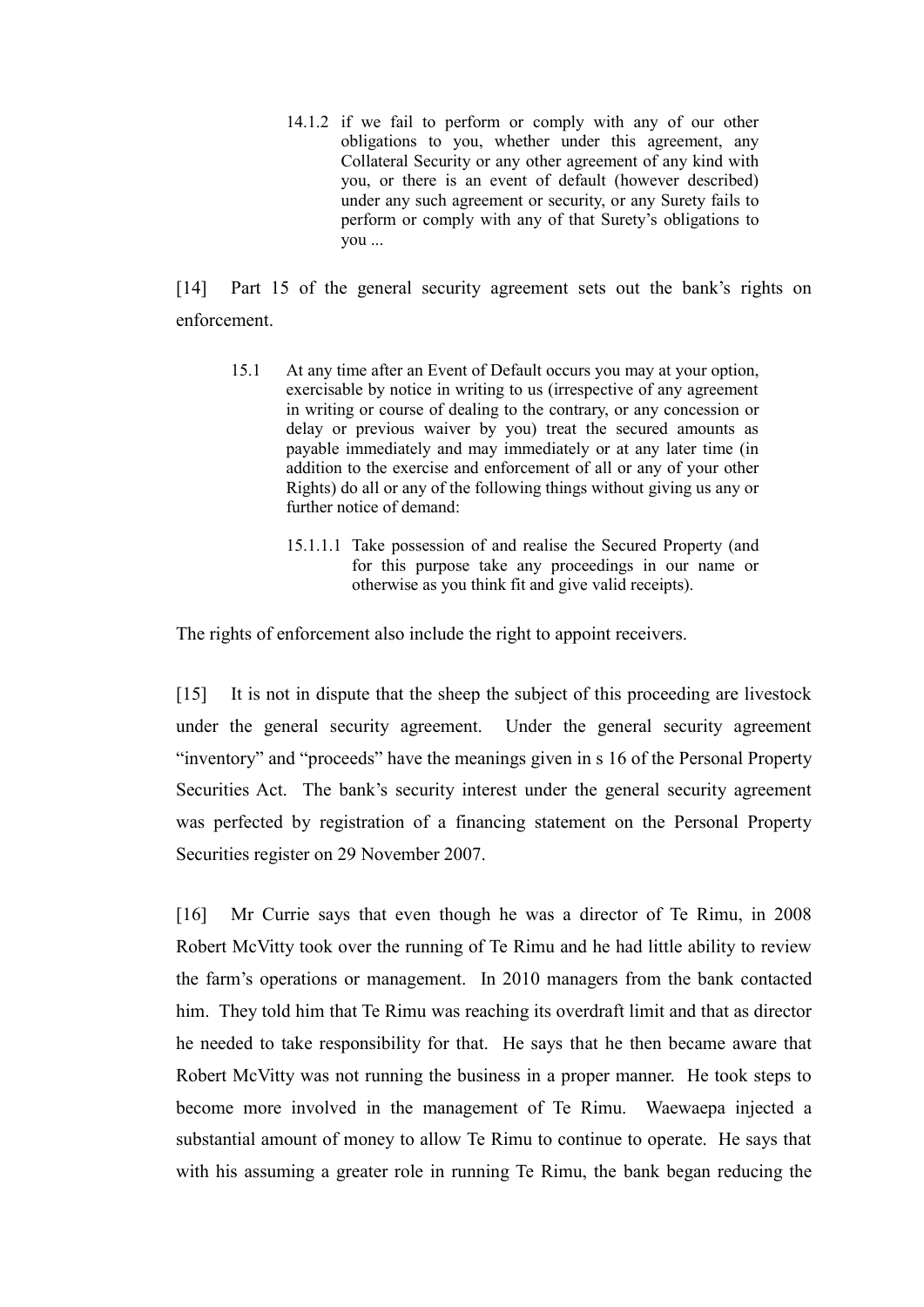overdraft limit. That meant that Waewaepa had to continue to fund Te Rimu's operations from its own funds. He complains that the bank was being heavy–handed for no reason at all. The bank confirms that by the end of 2012 Te Rimu's overdraft had been reduced to next to nil. Te Rimu was not in default under the overdraft facility. In fact at one stage there were funds in credit that were applied against the term loan.

[17] Mr Currie has put in evidence draft 2012 financial statements of Waewaepa showing that in addition to its equity investment in Te Rimu, Waewaepa had made advances amounting to \$244,015 as at 30 June 2012. Mr Currie says that there are further amounts to be taken into account.<sup>1</sup>

[18] On 14 December 2012, Te Rimu was required to repay the term loan of \$2,275,000. Te Rimu did not repay. Its failure to pay the loan was an event of default under the general security agreement and entitled the bank to take enforcement steps.

[19] The bank made written demand on Te Rimu on 14 December 2012. In its demand the bank included this:

We formally ask that either the sale proceeds from the 1,004 ewes, 1300 lambs and 70 mixed age cows recently moved off the farm be paid into Te Rimu Station Limited's account with the Bank of New Zealand and/or the stock returned to the farm forthwith.

[20] The bank appointed receivers of Te Rimu on 1 February 2013 under the general security agreement. The Official Assignee was appointed liquidator on 12 April 2013 on the application of the bank. Te Rimu has been sold, but the proceeds of sale have not cleared the debt to the bank. According to the statement of claim, the amount still owing is more than \$1,000,000.

[21] The bank has registered a financing change statement under s 90 of the Personal Property Securities Act, but it is common ground that as far as the claim in conversion is concerned that does not add to the bank's rights.

 $\mathbf{1}$ <sup>1</sup> Transport – \$2,000, accountant's fees – \$2,700, grazing fees – \$12,000, farm manager's holiday  $pay - $3,800$ , vet fees  $- $600$ , and his own wages and travel  $- $57,000$ .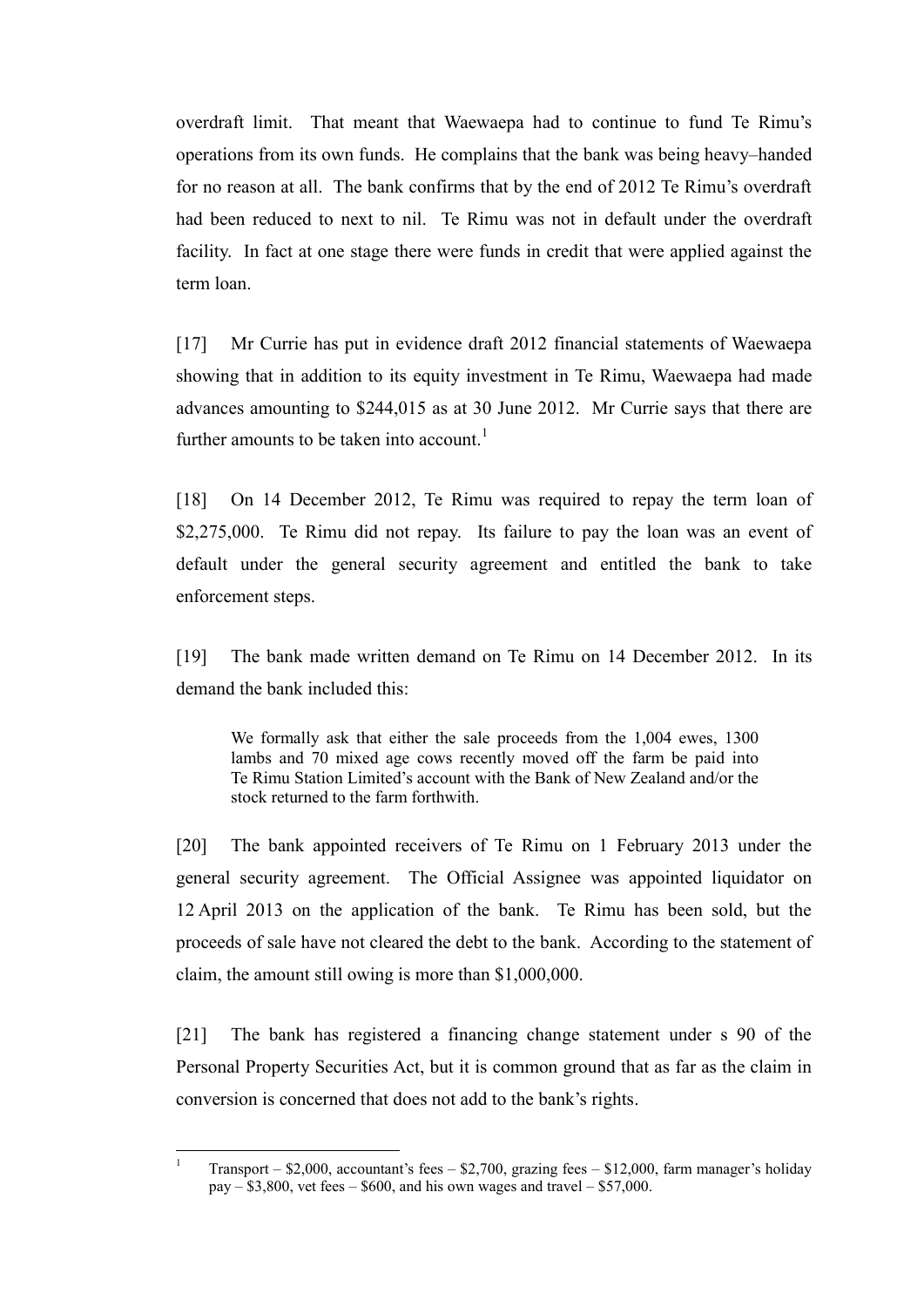[22] Mr Currie's evidence as to the removal of the sheep from Te Rimu is that he had visited Te Rimu to assess feed cover and had consulted with Te Rimu's farm manager, Mr Healey. Mr Currie says that the feed cover was poor and was insufficient to feed all the stock on Te Rimu. That resulted from dry conditions – this was near the start of the drought that was to hit most of New Zealand over the 2012/2013 summer. The bank had cut off funding to Te Rimu and there had been insufficient funds available to buy and apply fertiliser. He says that some of the stock on the land was in poor condition. That included the six to seven year old ewes, which had lambs on foot. Many of the ewes had little or no teeth and were rapidly losing condition. He would not be able to give the ewes more grass, without putting other stock on the farm at jeopardy. It was not possible to sell the stock on the market because the lambs were too light and small to obtain the prices normally expected. They were likely to be unsaleable. He did not consider the livestock to be in a condition to be transported to Feilding for sale because they were not fit to travel. Carrying the livestock and then holding them for sale would take about 30 hours. The lambs and ewes would require feeding every few hours. Deaths would have been inevitable. He decided to re-locate the sheep – that is the 1,004 ewes and the 1,349 lambs, to Waewaepa so that their condition would not deteriorate further. At the time there was other stock on the finishing block at Waewaepa. Because the Te Rimu sheep were deteriorating, he decided to put down the existing stock at Waewaepa to make room for the six to seven year old ewes. He says that was the only effective way of managing the transfer of livestock, to ensure that they remained in a healthy condition. Waewaepa carried the cost of putting down the existing livestock as they had to be killed at lighter weights. He says that resulted in losses to Waewaepa of approximately \$30,000 because of the lambs being killed at lighter weights. To carry this out he had to enlist the help of Waewaepa staff at Waewaepa's cost. His case is that moving the sheep from Te Rimu to Waewaepa was governed by animal welfare concerns.

[23] In early November he had the sheep at Te Rimu valued by Mr Phillip Champion, a livestock agent with CMP Rangitikei Ltd. Mr Champion valued the livestock at \$37.50 per head, giving a sum of \$89,025 plus GST of \$13,353.75, a total of \$102,378.75. Valuing sheep is not ordinarily required to address animal welfare concerns, but may be done for business reasons. In this case the value was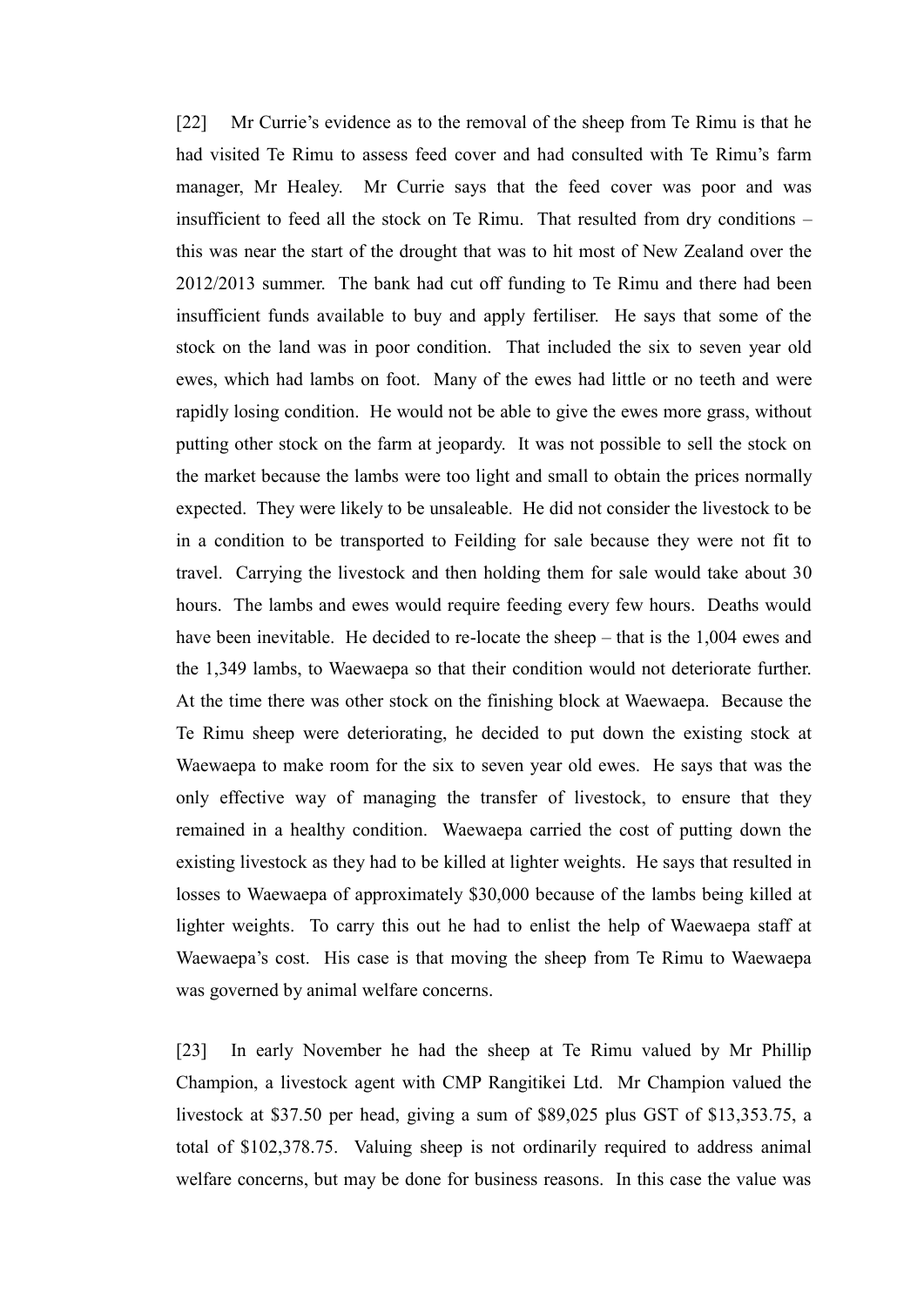applied to fix the price for the sheep to be transferred to Waewaepa. Waewaepa applied the \$102,378.75 in reduction of the debt Te Rimu owed it. Waewaepa puts the date this was done as 9 November 2012. Trucking invoices show that the sheep were taken to Waewaepa on 21 November 2012.

[24] Mr Edwin Read, of Osborne Read of Masterton, accountant for Te Rimu, said in an email of 12 December 2012 to the bank:

Please note that 1004 five year ewes and 1600 lambs sales to Waewaepa were included in the previous budget released two weeks ago. They show as income in the month of December to the company and repayment of 'inter-company borrowings'. The sales appear to be at market values although no value has been sighted by us. The sale of this stock has not flowed into the TRL bank account, which I assume is the issue BNZ have given their security over stock.

[25] Waewaepa says that it bought the sheep from Te Rimu at the price fixed by Mr Champion. It has not paid Te Rimu or the bank for the sheep but has applied the purchase price of \$102,378.75 against Te Rimu's debt to it.

[26] The bank made further demands by writing on 25 January 2013 and 18 March 2013. These demands were addressed to Waewaepa Station and called for return of the sheep. The first was sent by email. The second was also delivered physically and attached to the front door of the main residence of Waewaepa Station. Waewaepa did not return the sheep and has not paid for anything to the bank for the sheep.

[27] In February 2013 the receivers appointed by the bank received a proposal sent on behalf of Mr Currie to buy various assets of Te Rimu, including the sheep in this case. Nothing came of that proposal.

# **The plaintiff's claim in conversion**

[28] Before considering the affirmative defences raised by Waewaepa, it is necessary to set out how the bank makes out its claim in conversion. In *Kuwait Airways Corporation v Iraqi Airways Co*, Lord Nicholls said: <sup>2</sup>

 $\overline{2}$ <sup>2</sup> *Kuwait Airways Corporation v Iraqi Airways Co (Nos. 4 and 5)* [2002] 2 AC 883, 1084 at [39].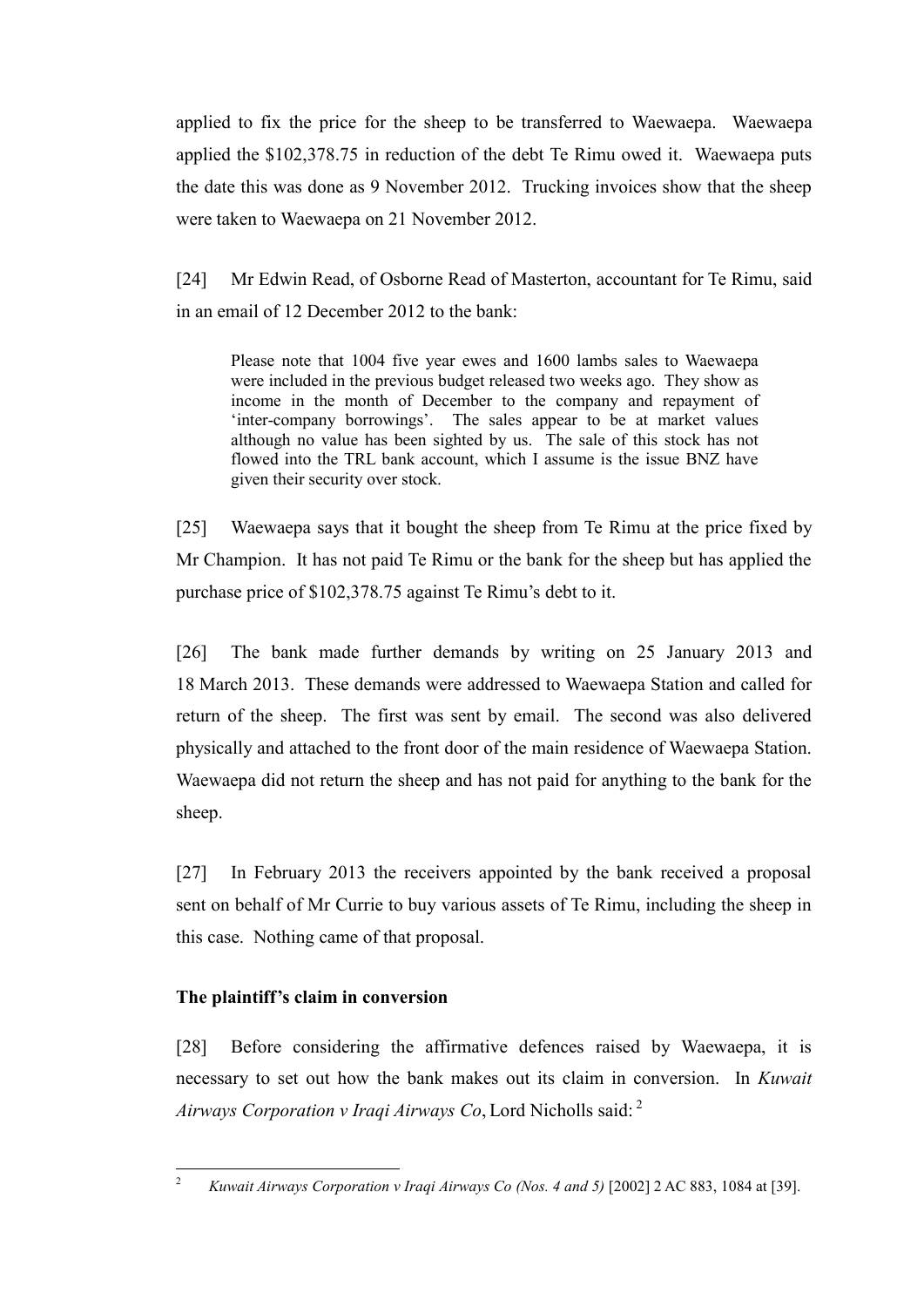- [39] Conversion of goods, can occur in so many different circumstances that framing a precise definition of universal application is well nigh impossible. In general, the basic features of the tort are threefold. First, the defendant's conduct was inconsistent with the rights of the owner (or other person entitled to possession). Second, the conduct was deliberate, not accidental. Third, the conduct was so extensive an encroachment on the rights of the owner as to exclude him from use and possession of the goods. The contrast is with lesser acts of interference. If these cause damage they may give rise to claims for trespass or in negligence, but they do not constitute conversion.
- ...
- [41] Whether the owner is excluded from possession may sometimes depend upon whether the wrongdoer exercised dominion over the goods. Then the intention with which acts were done may be material. The ferryman who turned the plaintiff's horses off the Birkenhead to Liverpool ferry was guilty of conversion if he intended to exercise dominion over them, but not otherwise. ...
- [42] Similarly, mere unauthorised retention of another's goods is not conversion of them. Mere possession of another's goods without title is not necessarily inconsistent with the rights of the owner. To constitute conversion, detention must be adverse to the owner, excluding him from the goods. It must be accompanied by an intention to keep the goods. Whether the existence of this intention can properly be inferred depends on the circumstances of the case. A demand and refusal to deliver up the goods are the usual way of proving an intention to keep goods adverse to the owner, but this is not the only way.

## *The bank's right to possession*

[29] To be able to sue in conversion, the bank must have either actual possession of the goods in issue or the immediate right to possession of the goods at the time the act of conversion was committed.

[30] There are a number of matters that support the bank's right to possession of the sheep. There were relevant events of default under clause 14 of the general security agreement. These were the failure of Te Rimu to repay the term loan on 14 December 2012 and the fact that Te Rimu, through the acts of its director (Mr Currie) and farm manager (Mr Healey) allowed the sheep to be removed from Te Rimu without the bank's consent. Upon those defaults, and having given notice on 14 December 2012, the bank became entitled to take possession of the secured property, which includes the sheep in this case, under clause 15.1.1.1 of the general security agreement.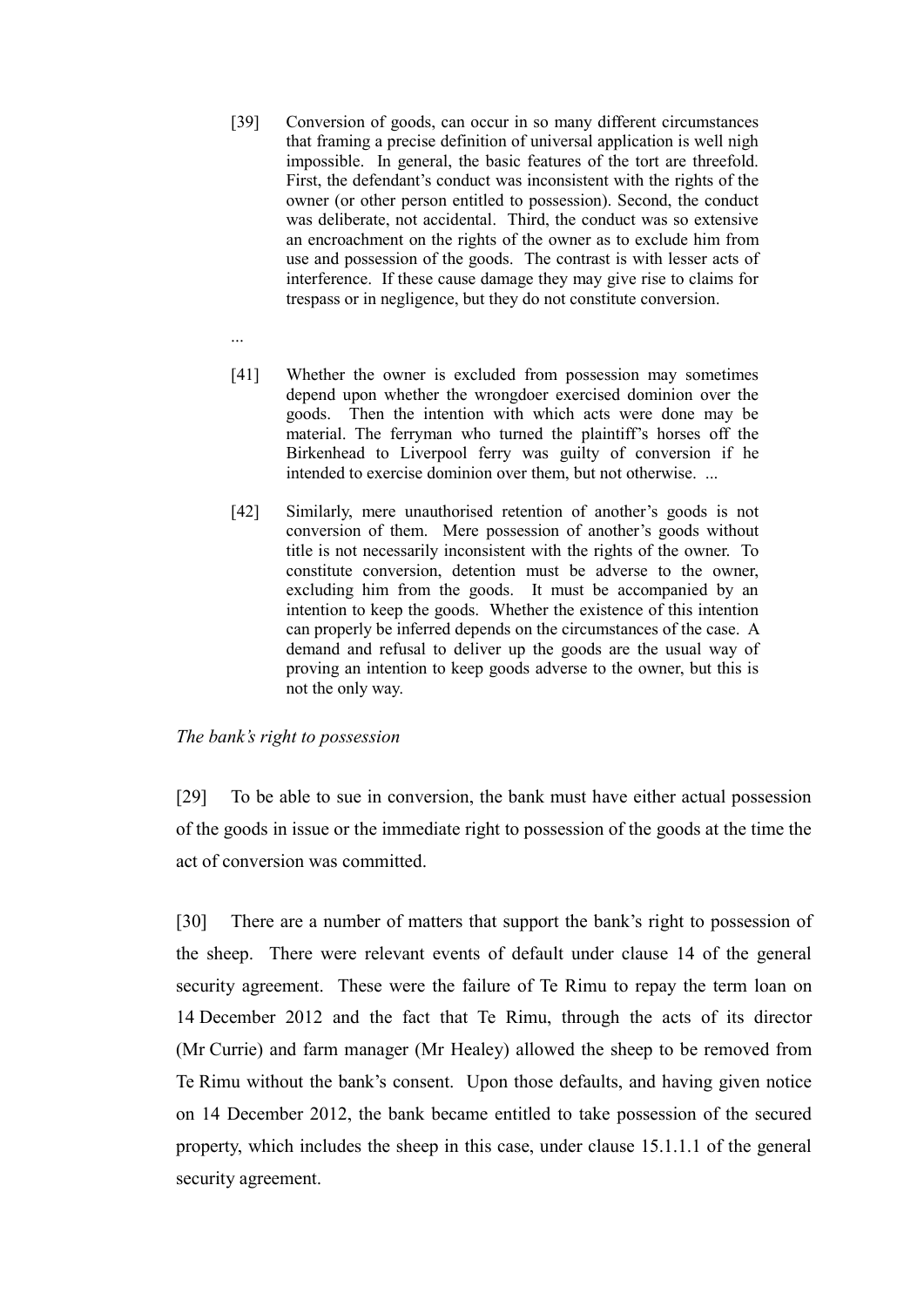[31] The bank's security interest in the sheep continued notwithstanding the sale of the sheep to Waewaepa. For this part of its case the bank relies on s 45 of the Personal Property Securities Act:

### **45 Continuation of security interests in proceeds**

- (1) Except as otherwise provided in this Act, a security interest in collateral that is dealt with or otherwise gives rise to proceeds—
	- (a) continues in the collateral, unless the secured party expressly or impliedly authorised the dealing; and
	- (b) extends to the proceeds.
- (2) The amount secured by a security interest in collateral and the proceeds is limited to the value of the collateral at the date of the dealing that gave rise to the proceeds, if the secured party enforces the security interest against both the collateral and the proceeds.

It is to be noted at this stage that that aspect is subject to Waewaepa's claim that it has a defence under that section in that the bank authorised the sale to Waewaepa. That affirmative defence will be considered later.

[32] The bank has a right to possession under s 109 of the Personal Property Securities Act 1999. It can invoke Te Rimu's defaults under the general security agreement. The sheep were also relevantly at risk under s 109(1)(b) because they had been removed.

[33] The bank says that it was not required to give a notice under ss 128 and 129 of the Property Law Act 2007. For that, it relies on s 135. Section 128(1) says:

### **128 Notice must be given to current mortgagor of mortgaged goods of exercise of powers**

- (1) No amounts secured by a mortgage over goods are payable by any person under an acceleration clause, and no mortgagee or receiver may exercise any power to sell the mortgaged goods, by reason of a default, unless—
	- (a) a notice complying with section 129 has been served (whether by the mortgagee or receiver) on the person who, at the date of the service of the notice, is the current mortgagor; and
	- (b) on the expiry of the period specified in the notice, the default has not been remedied.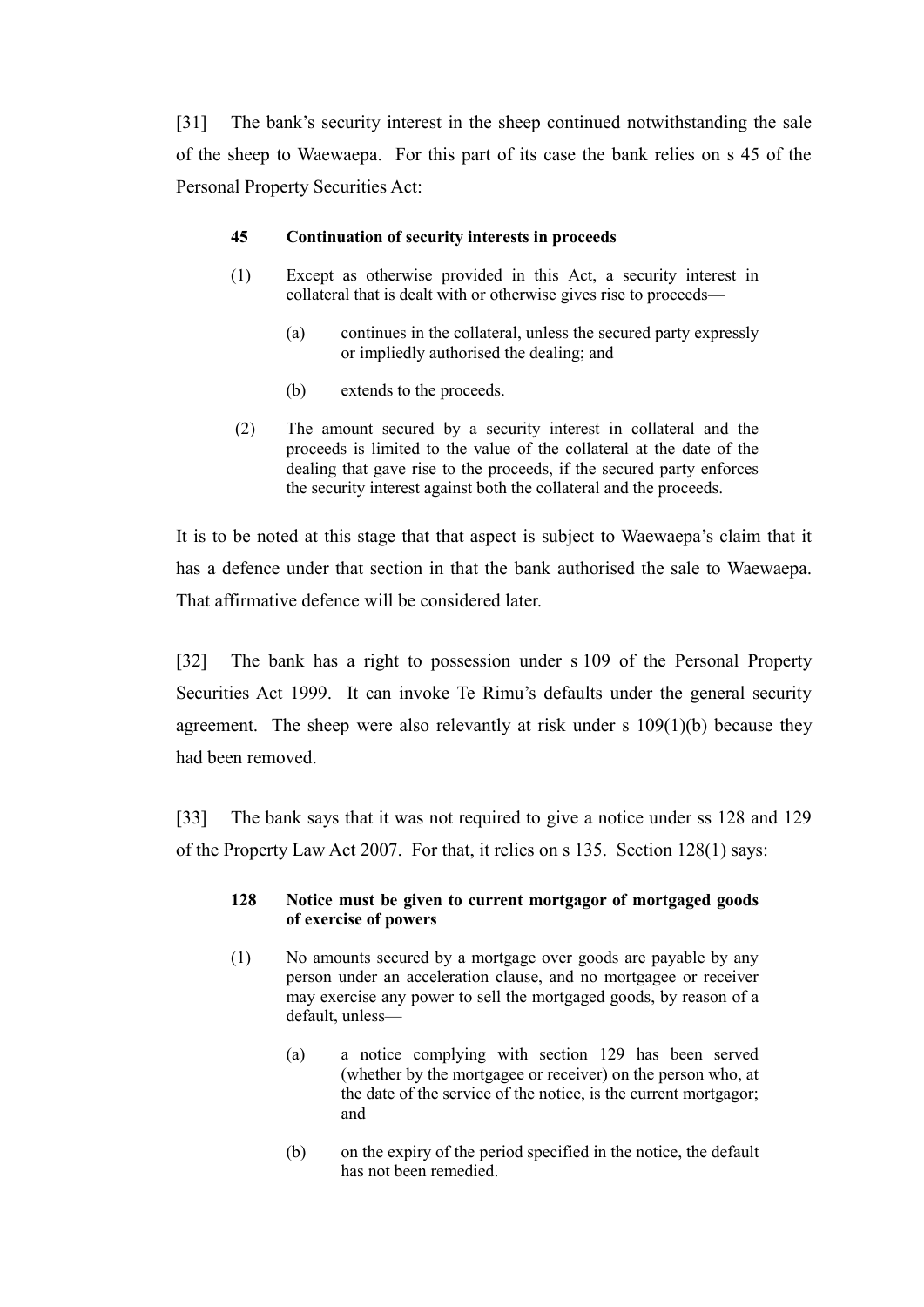[34] The matters restrained under s 128 are the power to accelerate a loan under a mortgage of goods and to exercise any power of sale under a mortgage of goods. The matter in question in this case is the power to take possession of goods. Where there is a mortgage of land, a notice requiring defaults to be remedied is required for three matters: acceleration, possession of the land and sale of the land  $-$  see ss 119 and 120 of the Property Law Act. For a mortgage of goods there are only two matters: acceleration and sale, but not possession - see ss 128 and 129 of the Property Law Act.

[35] Section 135 of the Property Law Act provides that notices under s 128 are not required in certain cases. One of those cases is when the mortgage over goods arises under a mortgage debenture – s  $135(1)(e)$ . "Mortgage debenture" is defined in s 4:

An instrument creating a charge on property of a body corporate that comprises all, or substantially all, of the assets of the body corporate.

[36] The bank's general security agreement is a mortgage debenture within that definition. Section 135 provides an additional ground for not requiring the bank to give notice under s 128.

[37] The bank has established that from 14 December 2012, when it gave notice to Te Rimu, it was entitled to immediate possession of the sheep. That claim to immediate possession of the sheep is, of course, subject to any affirmative defences that Waewaepa is able to put up. But for the present, subject to those defences, the right to immediate possession to the sheep had accrued. It is only necessary to record that the bank's right to possession had not accrued when Waewaepa removed the sheep from Te Rimu before 14 December 2012. That is not fatal because the bank can rely on later events to show it obtained a right to possession.

[38] In opposition Waewaepa submitted that by the time the bank's right to possession accrued Te Rimu no longer had the sheep. The bank could not accordingly sue in conversion. Instead Te Rimu through its receivers or liquidator should bring any claim in conversion. The bank is the wrong plaintiff.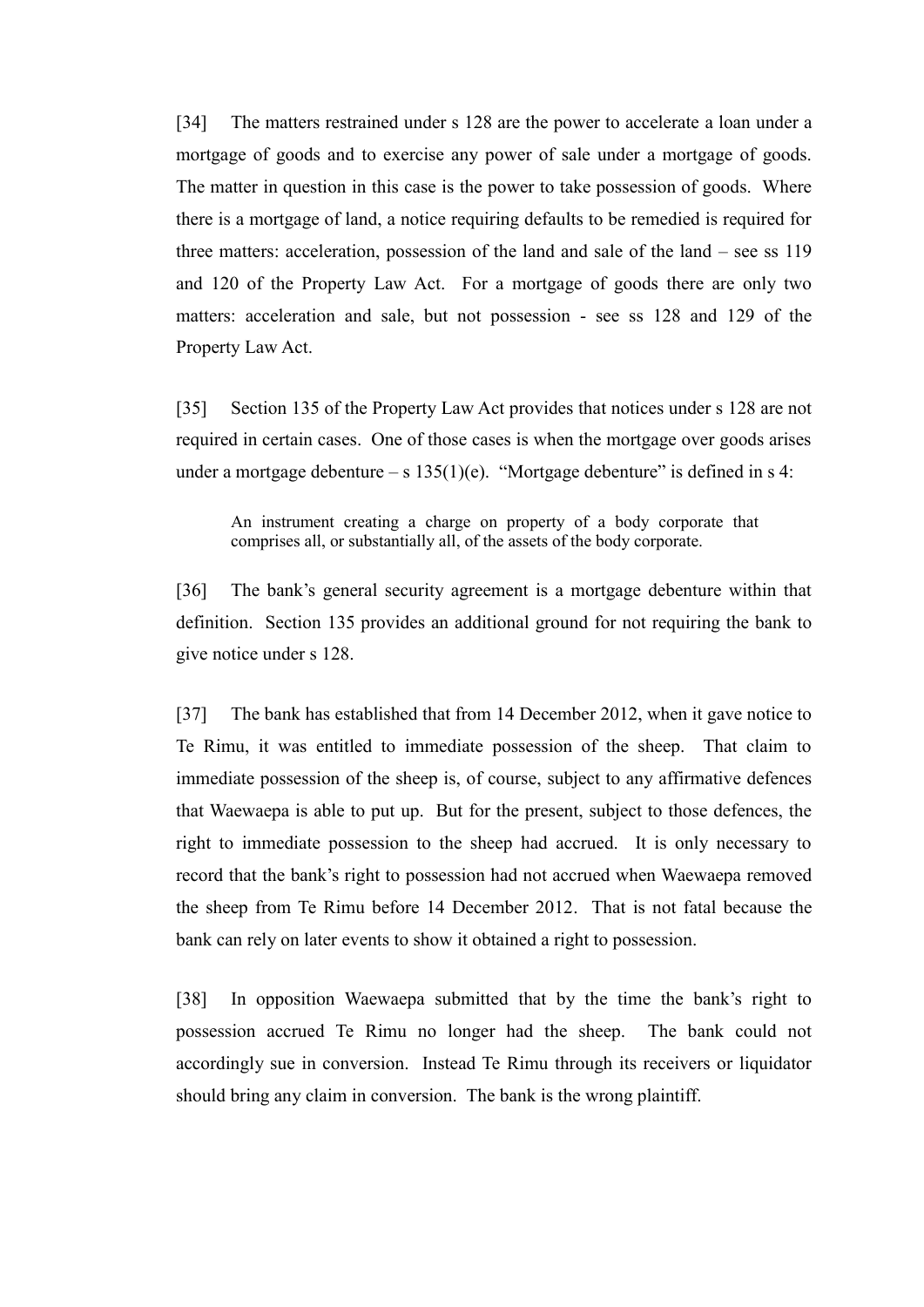[39] That submission misses the point. As a secured creditor the bank has a range of remedies and it may generally choose which remedies to take and in which order to take them. By way of illustration only, if a mortgagee of land also has the power to put the mortgagor into receivership (as when the borrower is a company that has given securities providing for receivership as a remedy for default), the mortgagee may appoint receivers, who may take possession or sell the land, or it may exercise those powers directly itself. If the original mortgagor has transferred the land subject to the mortgage, the mortgagee may still exercise its rights against the land. It does not lose its rights to enforce the mortgage if a default only occurs after the change of ownership. There is no reason why the rights of a mortgagee of goods should be more limited. The rights of enforcement arise on default. Those rights include the right to possession. Under the Personal Property Securities Act the mortgagee may lose its security in some cases after a transfer to a third party, but that is not the matter in issue at this point. Where a right to possession arises only on default under some security, that right to possession may provide the basis for a claim for a subsequent conversion, even if the chattel in issue had passed to a third party before there was a relevant default under the security. A third party purchaser may face a claim for conversion, even if the plaintiff is a secured creditor relying on a default that occurred after the purchase.

#### *The acts of conversion*

[40] The act of conversion that the bank relies on in its pleadings is Waewaepa's refusal to comply with the bank's demands in January and March 2013 for the return of the sheep. It is not disputed that Waewaepa did not return the sheep and has not paid for them. That refusal to comply with the bank's demands amounts to the assertion of a right adverse to the bank's right to immediate possession of the sheep.

[41] There are two further aspects to this. In an affidavit in April 2013 in support of Waewaepa's application to set aside a statutory demand issued by the bank, Mr Currie said that the sheep are not identifiable (in part) because they were never tagged or earmarked by Te Rimu. It would not be possible to return the livestock to the bank. That shows that Waewaepa has not kept the sheep it removed from Te Rimu separate and apart from its own livestock. By allowing them to become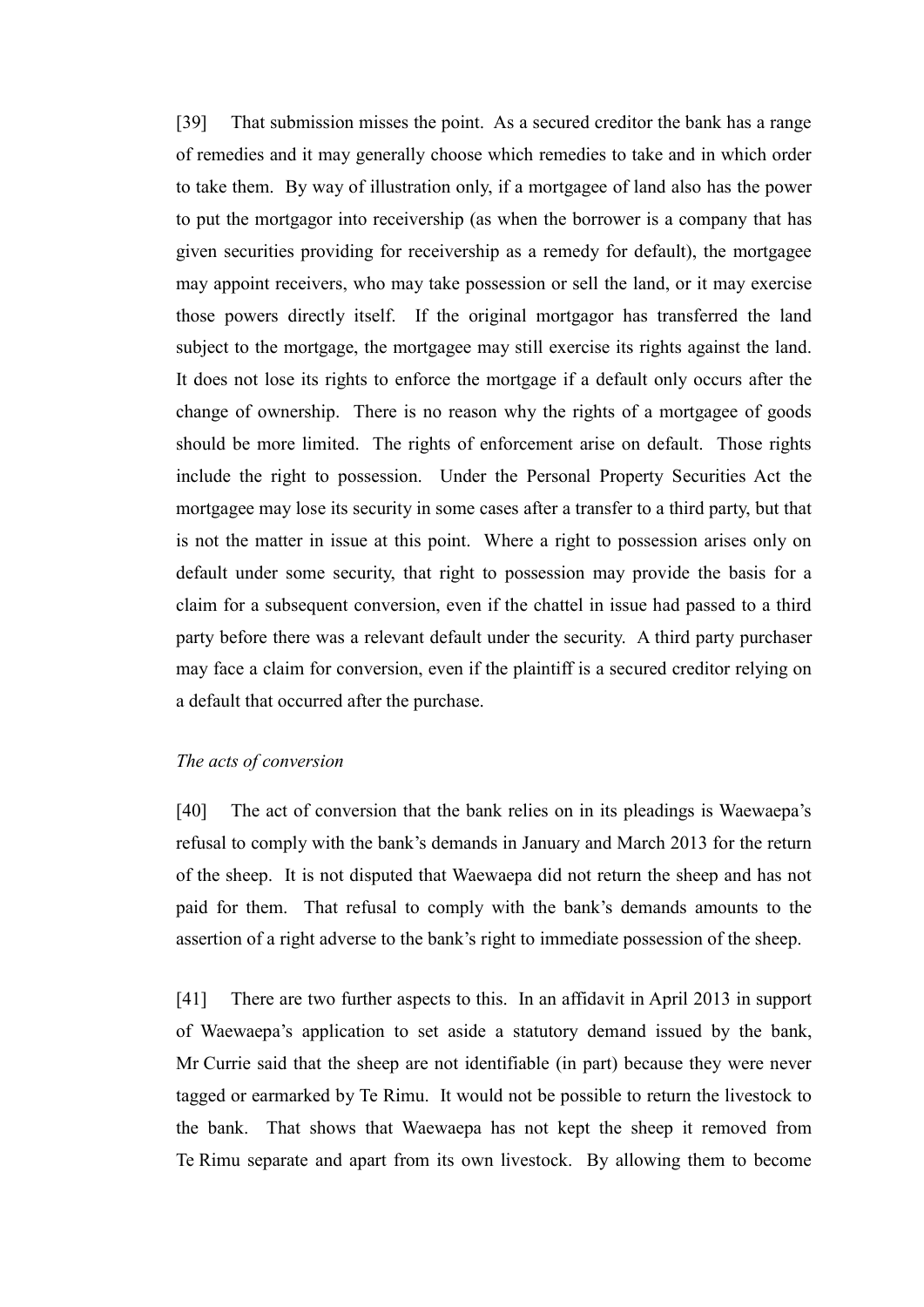inter-mixed, Waewaepa has prevented the sheep from being traceable. That is dealing with the sheep in a manner inconsistent with any right to possession held by the bank. It is an act of conversion of the sort Lord Nicholls had in mind in *Kuwait Airways*.

[42] Further, Waewaepa has claimed that it took the sheep clear of the bank's security interest. If that plea is sound, that is a sound defence to the claim. But if it is not a sound defence, advancing that defence without a proper basis may be an act of conversion as well.

[43] It is common ground that the Bank did not consent to Waewaepa keeping the sheep. Subject to Waewaepa's affirmative defences, the bank has established that Waewaepa converted the sheep.

#### **How should the transfer of the sheep to Waewaepa be characterised?**

[44] Before the merits of the defences can be considered, it is necessary to work out the legal effect of transferring the sheep from Te Rimu to Waewaepa. The parties are apart on how the transfer of ownership of the sheep should be characterised. The bank's case is that Waewaepa indulged in self-help – the kind of unilateral action that an unsecured creditor might take to improve its position when a debtor is insolvent.

- [45] It relies on these:
	- (1) Mr Currie was one of two directors of Te Rimu. He had left the running of Te Rimu to Robert McVitty. He had no authority to sell Te Rimu's sheep without a board resolution and James McVitty, the other director, disapproved the sale.
	- (ii) In December 2012 accountants acting for Te Rimu had recorded the transfer by way of journal entry but there was otherwise no document evidencing the transaction.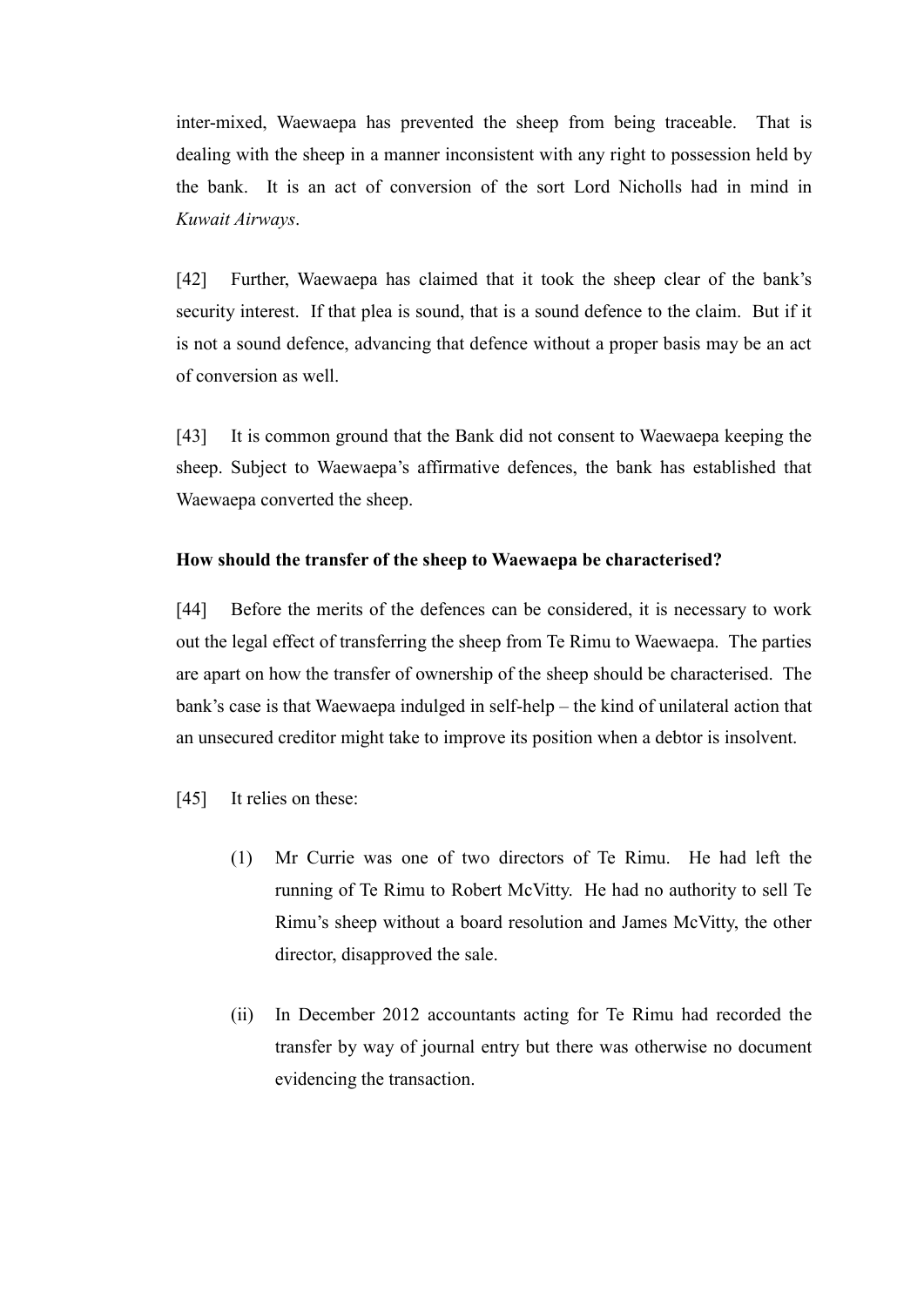- (iii) It takes Mr Currie's statement in his affidavit, "Waewaepa subsequently decided to purchase the livestock", as referring to an intention formed after the sheep had been moved to Waewaepa.
- (iv) The offer to purchase in the letter of 2 February 2013 is inconsistent with Waewaepa have already bought the sheep.
- (v) Although James McVitty resigned as director at the end of January 2013, Mr Currie could not sell the sheep then, because the bank immediately appointed the receivers.

[46] For Waewaepa it is arguable for summary judgment purposes that Te Rimu agreed to sell the sheep to Waewaepa. Mr Currie was on both sides of the transaction. He was director of both companies. He was the director on the spot. It is arguable that a director of a farming company who is involved in day-to-day management of the farm has implied authority to buy and sell livestock without having to call a directors' meeting. The other director was overseas. Mr Currie had had to become more involved in the management of Te Rimu after the bank alerted him to its problem. He arranged for Waewaepa to fund Te Rimu's operations, when the bank cut the overdraft. The bank does not take the point that he had no authority to incur credit on behalf of Te Rimu. Nor does the bank contend that he did not have authority to send other lambs to the Feilding sales – for which the bank received the proceeds. His participation as agent for both sides of the transaction means that he could bring about the transaction on behalf of each side. He supplied the requisite assent.

[47] The lack of documents evidencing the sale is a weakness in the case for a sale, but for summary judgment purposes it is not fatal. At the hearing Mr Hughes tendered a photocopy of a handwritten document that may have been an invoice issued to Waewaepa for the sheep. It had not been put in evidence. For this part of the case I disregard it. Even so, it remains arguable that there was a sale of the sheep rather than a unilateral seizure. The finding that it is arguable that there was a sale still leaves open other issues under ss 45 and 53 of the Personal Property Securities Act.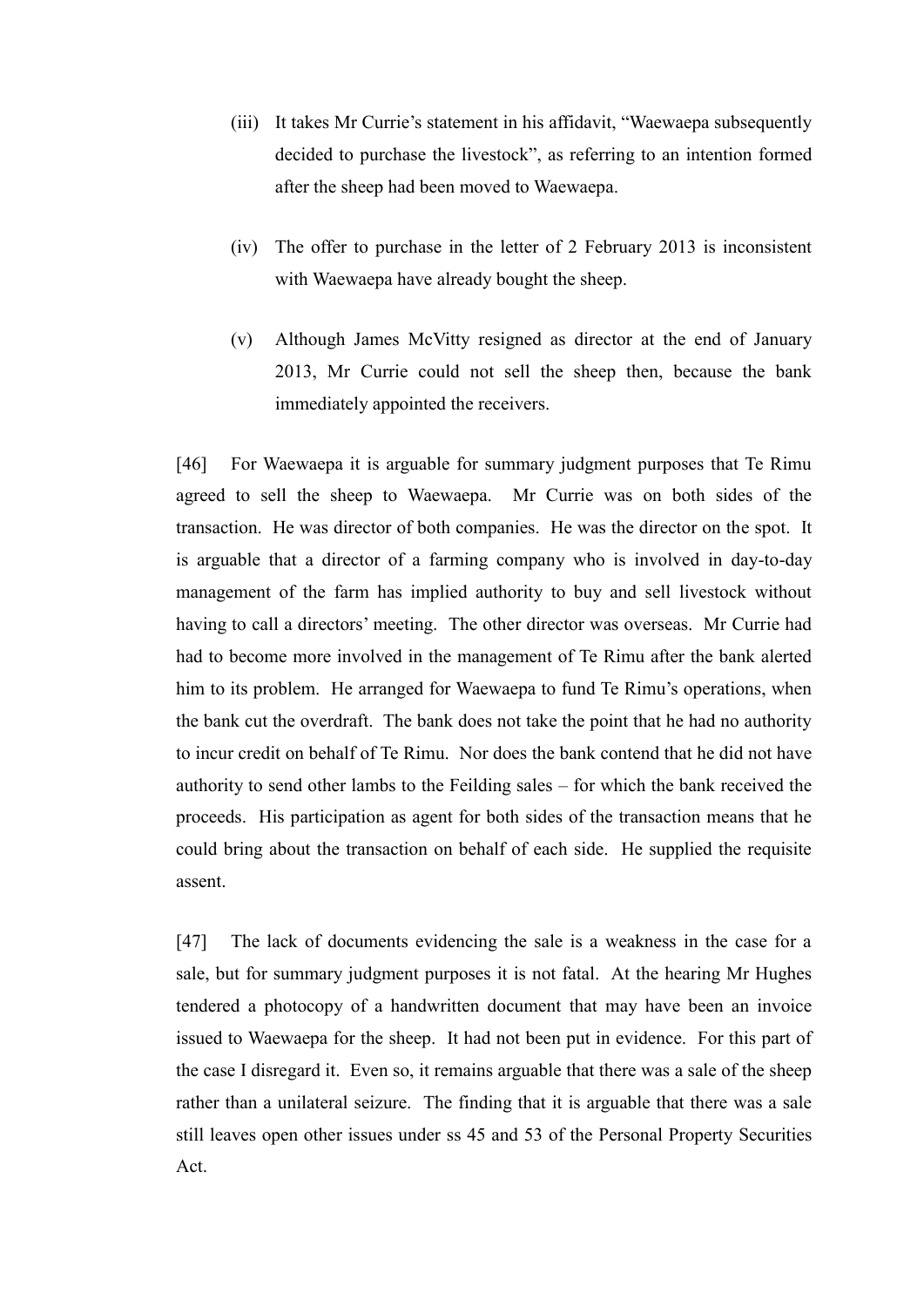### **Waewaepa's defences**

[48] The bank has shown liability for conversion on the part of Waewaepa, subject to the defences raised under ss 45 and 53 of the Personal Property Securities Act. Those defences are based on Te Rimu having sold the sheep to Waewaepa. As this is a summary judgment application, the bank has the overall onus to show that they cannot be arguable defences.

## **Does Waewaepa have a defence under s 53 of the Personal Property Securities Act?**

[49] It is convenient to deal with s 53 first:

#### **53 Buyer or lessee of goods sold or leased in ordinary course of business takes goods free of certain security interests**

- (1) A buyer of goods sold in the ordinary course of business of the seller, and a lessee of goods leased in the ordinary course of business of the lessor, takes the goods free of a security interest that is given by the seller or lessor or that arises under section 45, unless the buyer or lessee knows that the sale or the lease constitutes a breach of the security agreement under which the security interest was created.
- (2) This section prevails over section 3 of the Mercantile Law Act 1908 and section 27 of the Sale of Goods Act 1908 where this section applies and either or both of those sections apply.
- [50] In this case it raises three questions:
	- (a) What was the ordinary course of business of Te Rimu?
	- (b) Was the sale of sheep to Waewaepa made in the ordinary course of that business?
	- (c) Did Waewaepa know that the sale of the sheep constituted a breach of the general security agreement under which the bank's security interest in the sheep was created?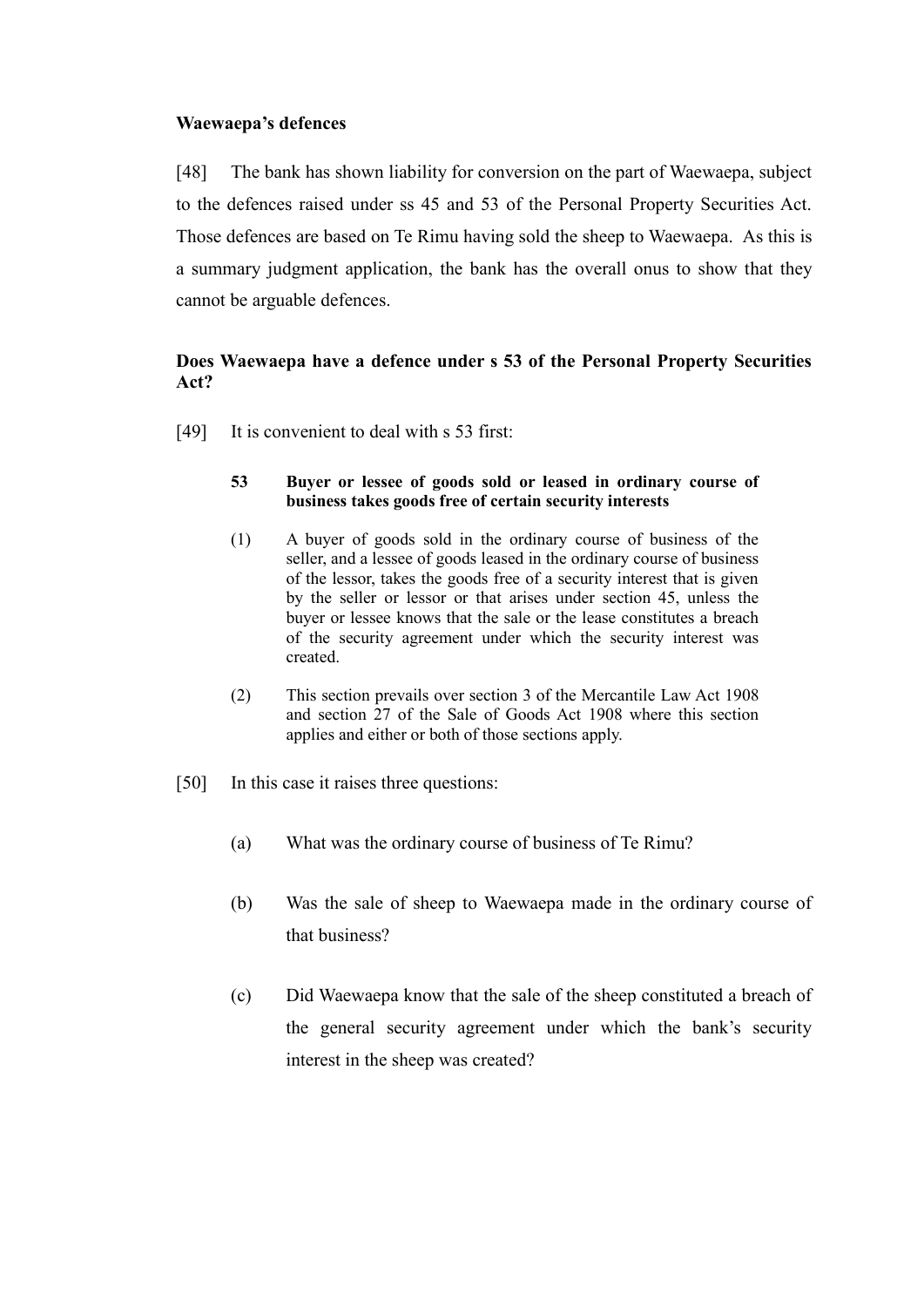[51] There is guidance on the application of s 53 in decisions of the Court of Appeal in *Tubbs v Ruby 2005 Ltd* and *StockCo Ltd v Gibson*<sup>3</sup> and in decisions of Canadian courts under provincial legislation from which New Zealand's Personal Property Securities Act 1999 is drawn. In *Tubbs v Ruby 2005 Ltd* and *StockCo Ltd v Gibson* the Court of Appeal quoted with approval the comments of Linden J in *Fairline Boats Ltd v Leger*: 4

<span id="page-15-1"></span><span id="page-15-0"></span>The objective of [the equivalent to s 53], as I understand it, is to permit commerce to proceed expeditiously without the need for purchasers of goods to check into the titles of sellers in the ordinary course of their business. Purchasers are allowed by our law to rely on sellers using the proceeds of sales to repay any liens on the property sold. In these days inventory is almost invariably financed and as a result is almost invariably subject to liens of one kind or another. To require searches and other measures to protect lenders in every transaction would stultify commercial dealings, so the Legislature exempts buyers in the ordinary course of business from these onerous provisions, even when they know that a lien is in existence.

[52] In *StockCo Ltd v Gibson* the Court of Appeal also helpfully gave this fuller explanation:<sup>5</sup>

In most situations in which s 53 applies, the arrangement involves a sale by a trader of inventory in a manner that is contemplated and permitted by the security agreement between the trader and its financier. In those circumstances the proceeds of the sale, whether cash, an account receivable, a trade-in or a financing agreement (chattel paper) (or a combination of these) become subject to the security interest of the trader's financier, and may then be used to purchase further inventory. This just reflects the circulating nature of the assets of trading enterprises and the nature of trade financing. In such cases the expectations of the trader, the trader's financier and the trader's customer are aligned. There will be no difficulty in applying s 53.

However, there will be cases where the goods that are sold are not inventory and/or where the sale breaches the terms of the security agreement between the seller and the seller's financier. The fact that the sale is in breach of the security agreement does not affect the s 53 analysis. In essence, s 53 imposes on financiers the risk that the debtor will, in contravention of the security agreement, sell the goods in a manner which is found to be within the ordinary course of business of the seller, and in those circumstances the interest of the buyer will be preferred to that of the seller's financier. This is

 $\frac{1}{3}$ *Tubbs v Ruby 2005 Ltd* [2010] NZCA 353, (2010) 9 NZBLC 103,051; *StockCo Ltd v Gibson* [2012] NZCA 330, [2012] 11 CLC 98-010.

<sup>4</sup> *Fairline Boats Ltd v Leger* [1980] 1 PPSAC 218 (Ont. HC) at 220-221.

<sup>5</sup> *StockCo Ltd v Gibson*, above n [3,](#page-15-0) at [46]–[51].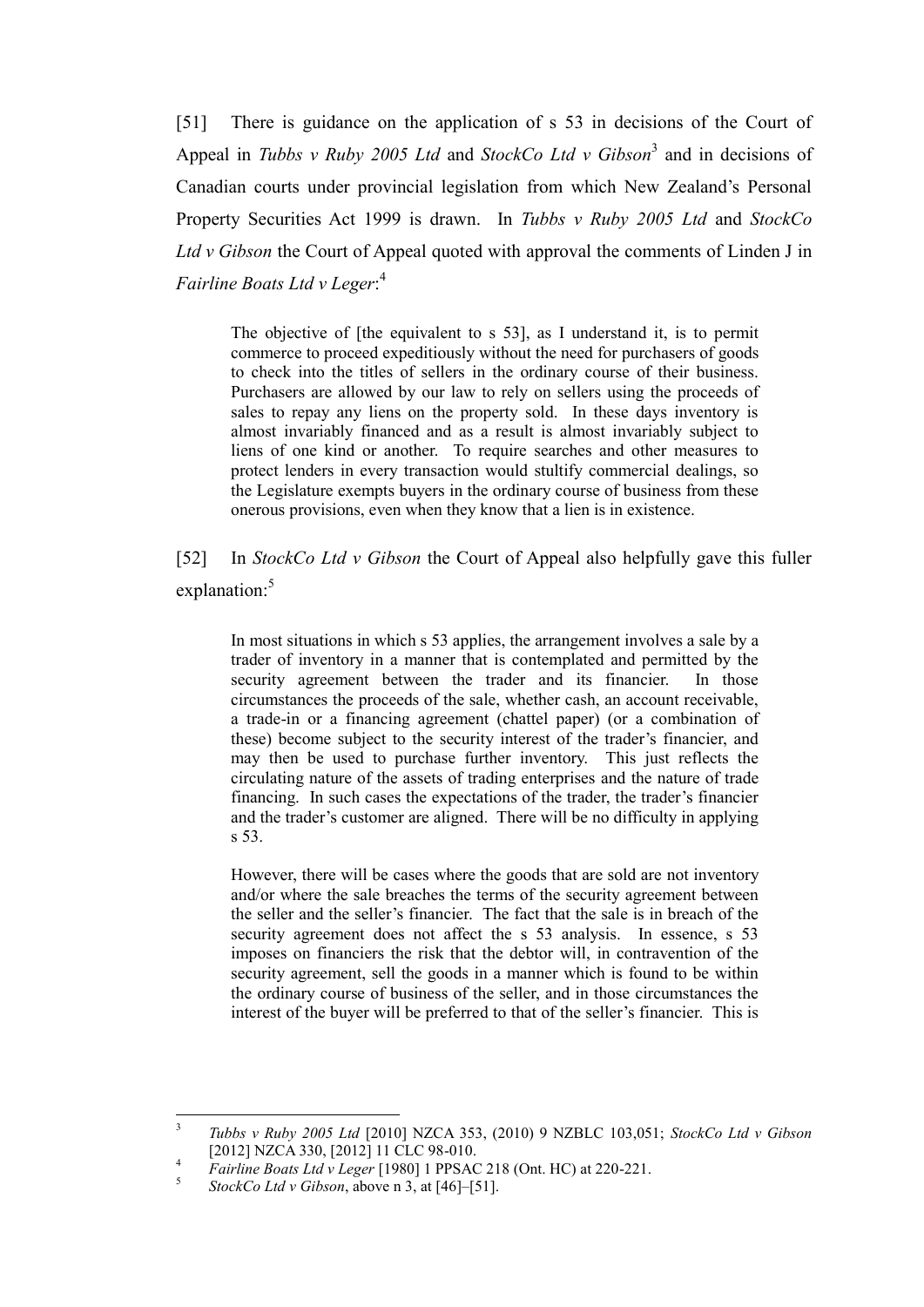so even if the buyer was aware that there was a security agreement in place and takes no steps to inform itself as to whether the sale breaches that agreement.<sup>6</sup> Section 53 absolves the buyer of the need to make such inquiries. However, if the buyer actually knows that the sale is in breach of the security agreement, then the seller's financier's interest is preferred. There is no suggestion that StockCo knew that Plateau was acting in breach of the Banks' security agreement in the present case, though it was accepted by all parties that it had, in fact, done so.

While the purpose of s 53 is to provide protection for buyers in the ordinary course of business of the seller, the necessary corollary is that a secured party is protected against a purported sale of goods subject to a security interest in circumstances other than in the ordinary course of the seller's business. As noted by the Alberta Court of Appeal in *369413 Alberta Ltd v Pocklington* (at [29]), secured parties rely heavily on the protection against sales other than in the ordinary course of business when a debtor teeters on the brink of insolvency and the temptation to divest assets to raise cash looms large.<sup>7</sup> As the Court noted, too broad an interpretation of "ordinary course of the business of the seller" would mean that, just when the secured party's reliance on the covenant preventing sales outside the ordinary course of business is strongest, the restriction on the debtor's ability to dispose of its assets would disappear.

<span id="page-16-0"></span>What all of this tells us is that s 53 must be interpreted in a way which meets the commercial objective of facilitating commerce without undermining the equally important commercial objective of ensuring that those who provide credit on the security of the debtor's goods are not unfairly deprived of the benefit of that security.

In dealing with s 53 in *ORIX New Zealand Ltd v Milne,* Rodney Hansen J suggested that a two step process would be warranted: the first to determine the business of the seller, and the second to determine whether the sale was made in the ordinary course of that business. $8 \dots$ 

We agree that this two stage process is appropriate. In assessing the first question, however, it needs to be remembered that the purpose of determining the nature of the seller's business is to provide a basis for determining whether a transaction was in the ordinary course of business. The "ordinary course" provides important context to the analysis of "business". The word "course" suggests flow or continual operation and "ordinary" is self-explanatory. The inquiry is therefore directed to what business was being carried on by Plateau "in the ordinary course". We would therefore modify the first step identified in *ORIX New Zealand Ltd v Milne* to a step identifying the ordinary course of the business of the seller.

[53] I take a Canadian case to illustrate how these principles are applied, *Estevan Credit Union v Dyer*. 9 The facts in the headnote are:

 $\overline{6}$ <sup>6</sup> Michael Gedye, Ronald CC Cuming and Roderick J Wood *Personal Property Securities in NZ*  (Thomson Brookers Wellington, 2002) at [53.4].

<sup>7</sup> *369413 Alberta Ltd v Pocklington* [2001] 4 WWR (ABCA) at [29].

<sup>8</sup> *ORIX New Zealand Ltd v Milne* [2007] 3 NZLR 637 at [66], (2007) 3 NZCCLR 1000.

Estevan Credit Union v Dyer (1997) 146 DLR (4<sup>th</sup>) 490 (Sask) QB.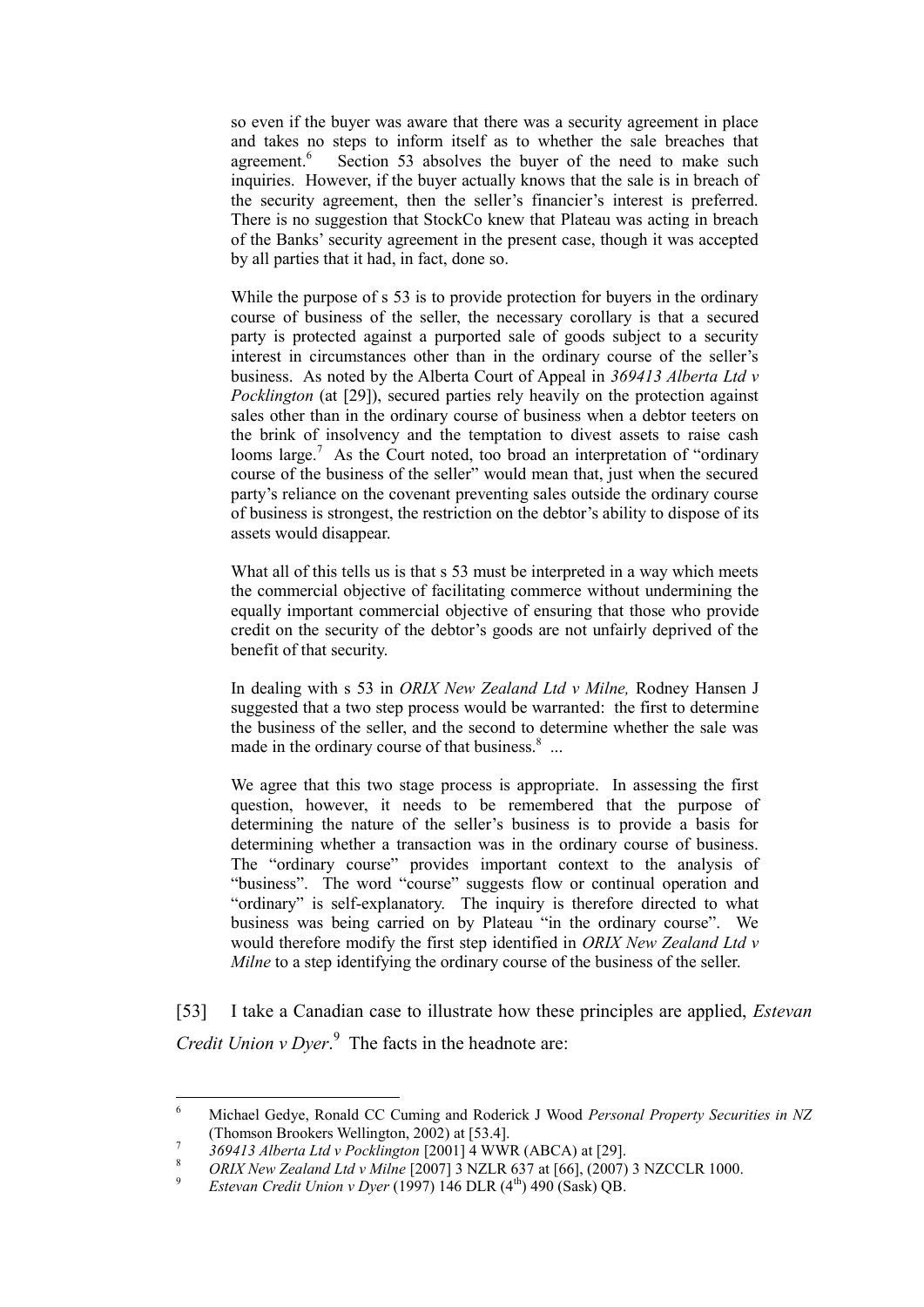A credit union held security on the inventory of a car dealership. The dealership was in financial difficulties and sold 13 used cars to a friend. It paid the proceeds to the manufacturer's credit agency, rather than to the credit union to reduce its line of credit. The credit union brought an action for a declaration that it had priority over the buyer.

The court held that the sale was not in the ordinary course of business because the buyer knew that the car dealership was in financial difficulties, the buyer was helping out a friend, and the buyer was aware that the proceeds of sale were paid to the manufacturer's credit agency which was not entitled to the proceeds of sale of used cars.

### *What was the "ordinary course of business" of Te Rimu?*

[54] Mr Currie describes the business of Te Rimu as a "sheep and beef business" farming in the Wairarapa. In the course of Te Rimu's business, it is usual for it to breed, but also buy, rear and sell livestock.

[55] No doubt that includes sales effected through stock and station agents, and purchases made by agents on behalf of meat companies. I also accept that it might include paddock sales between farmers, without involving agents. Such transactions are typically subject to the taxing provisions of the Goods and Services Tax Act 1985 and are documented with tax invoices under that act. Typically, appropriate accounting records of such transactions are also made and kept.

[56] It is also necessary to recognise that dry-stock farming is a seasonal business, and that changes to the normal pattern of doing business may arise because of seasonal and unseasonal changes, particularly adverse weather conditions. Farmers have to be able to cope with adverse conditions, such as storms, floods and droughts. Those events may require departures from the normal pattern of doing business, but they do not mean that transactions to deal with those conditions are outside the ordinary course of business. If weather changes reduce the carrying capacity of a farm – temporarily or permanently – the farmer may have to make fresh stocking arrangements. De-stocking the farm may include sales. For present purposes, for Waewaepa it is arguable that a sale of livestock by Te Rimu dictated by drought conditions may be in the ordinary course of business.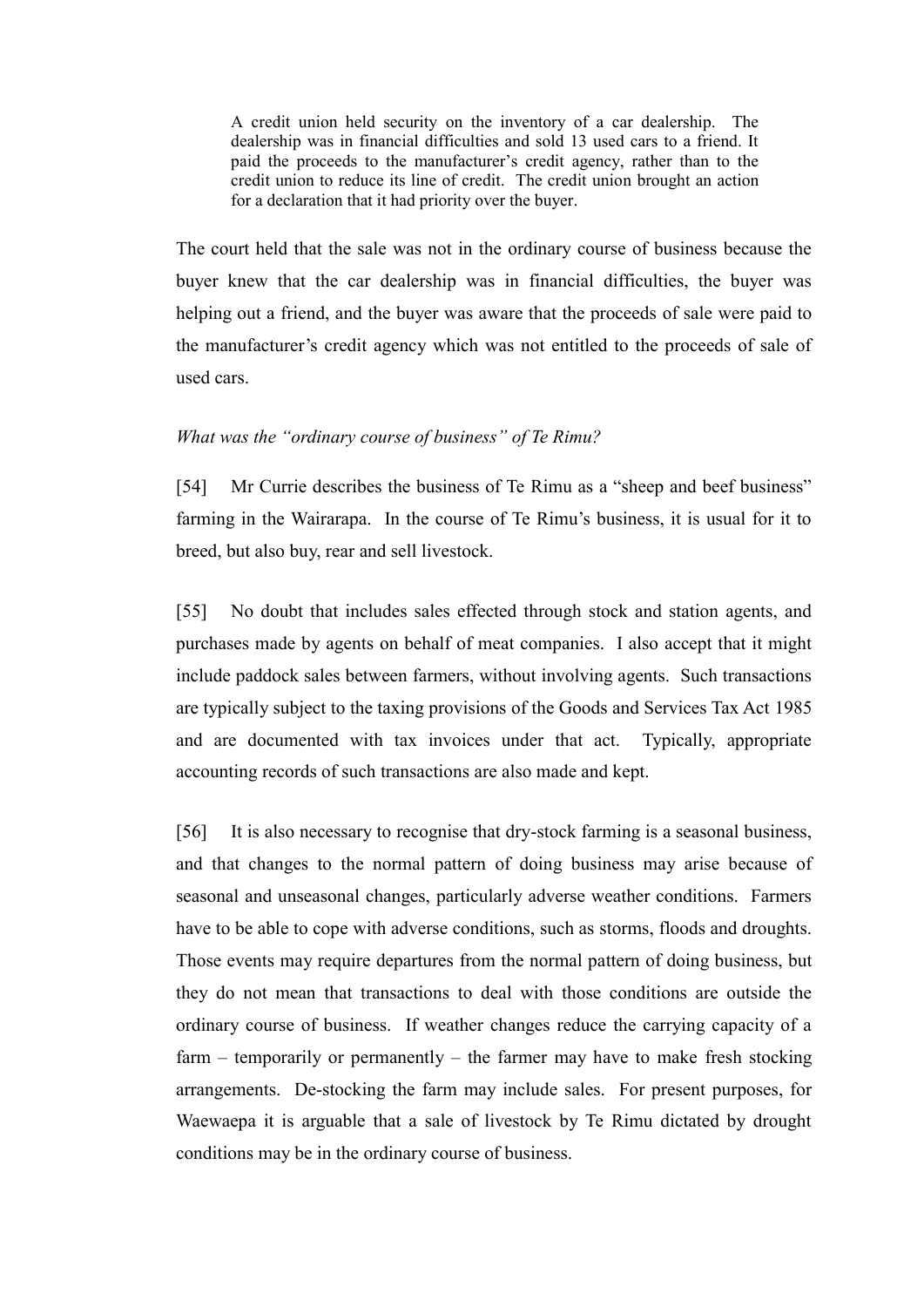[57] The bank submitted that only sales of livestock at the Feilding sales could be in the ordinary course of business, but that takes too narrow a view of the ordinary course of business.

[58] It is important to note however that all these sales of livestock involve dispositions to third parties. Waewaepa has not suggested that it was part of the ordinary business of Te Rimu to transfer livestock to related parties.

## *Was the sale of the sheep in the ordinary course of business of Te Rimu?*

[59] In *StockCo Ltd v Gibson*, the Court of Appeal referred to two Canadian decisions mentioned above: *Fairline Boats Ltd v Leger*<sup>10</sup> and 369413 Alberta Ltd v *Pocklington*<sup>11</sup> to identify potentially relevant factors:

- (a) where the agreement was made;
- (b) parties to the sale;
- (c) quantity of goods;
- (d) price charged;
- (e) the nature and significance of the transaction;
- (f) the reason for the transaction;
- (g) the frequency of the transaction; and
- (h) the arms-length nature of the transaction.

[60] It is important to recognise that that is not a mandatory checklist. It is no more than a guide to the matters that may arise for consideration. Not all these matters may be relevant; and in some cases, other matters may require consideration. The case must be considered in the light of the purpose of the test identified by the Court of Appeal in *Stockco Ltd v Gibson*.

 $10$ <sup>10</sup> *Fairline Boats Ltd v Leger*, above n [4,](#page-15-1) at 220–221.

<sup>11</sup> *369143 Alberta Ltd v Pocklington*, above [n 7.](#page-16-0)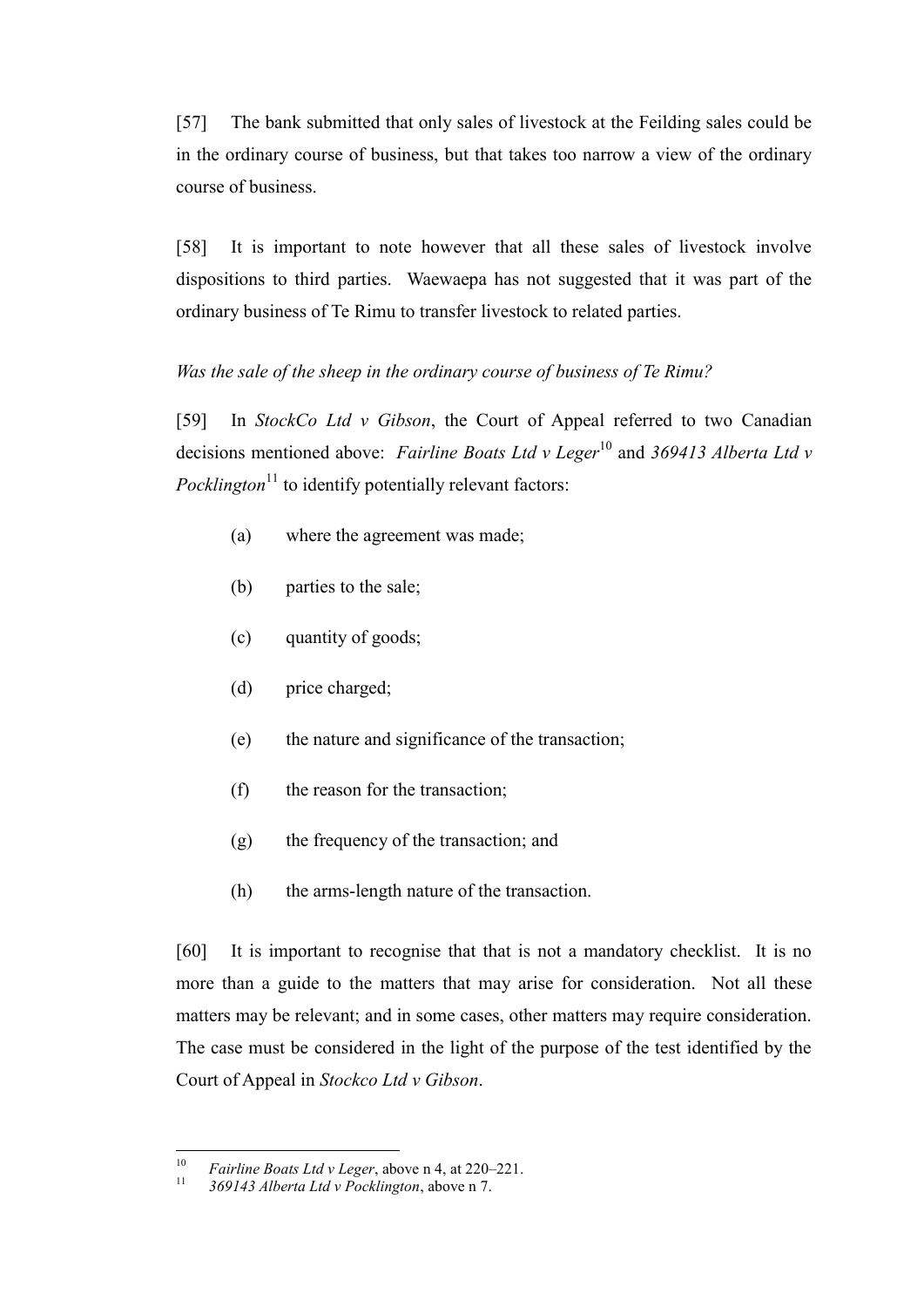[61] For Waewaepa there are some matters that are arguable for it and that I put to one side as not counting against it.

- (a) Mr Currie's authority. The bank contended that Mr Currie was only one of two directors of Te Rimu until 23 January 2013, when Mr James McVitty resigned. The bank's argument is that Te Rimu could not sell the sheep to Waewaepa because that would require a resolution of both directors. For Waewaepa it is arguable that Mr Currie did have authority to decide alone to deal with sheep on the station. Mr James McVitty was in Singapore. Mr Currie was the man on the spot. Decisions by farming companies to sell livestock are matters typically delegated – e.g. to a director or to the farm manager. The fact that Mr Currie acted alone has not been shown to take the transaction out of the ordinary.
- (b) Quantity of sheep. There is very little evidence about the size of Te Rimu's farming operation. There is no evidence about the quantities of sheep Te Rimu would sell in a year or on any single occasion. The financial statements of Waewaepa for the year ending 30 June 2012 give some indication of livestock transactions by a substantial Wairarapa station. Waewaepa's sheep trading account for the year ending 30 June 2012 shows 16,396 sold altogether, including 8,427 trade lambs. There were no sales of mixed-age ewes, but 1,674 mixed-age ewes were sold the year before. Waewaepa's closing stock included 27,361 sheep. It is arguable that if Te Rimu was on the same scale, then the sale of the sheep in December 2012 was not out of the ordinary.
- (c) The condition of the sheep. The bank refers to Mr Currie's statement that the lambs were likely to be unsaleable, because they were too light and too small. That may be taking his statement out of context. A sale of those lambs, even in that condition, to a third party could still be in the ordinary course of business. On the other hand, I also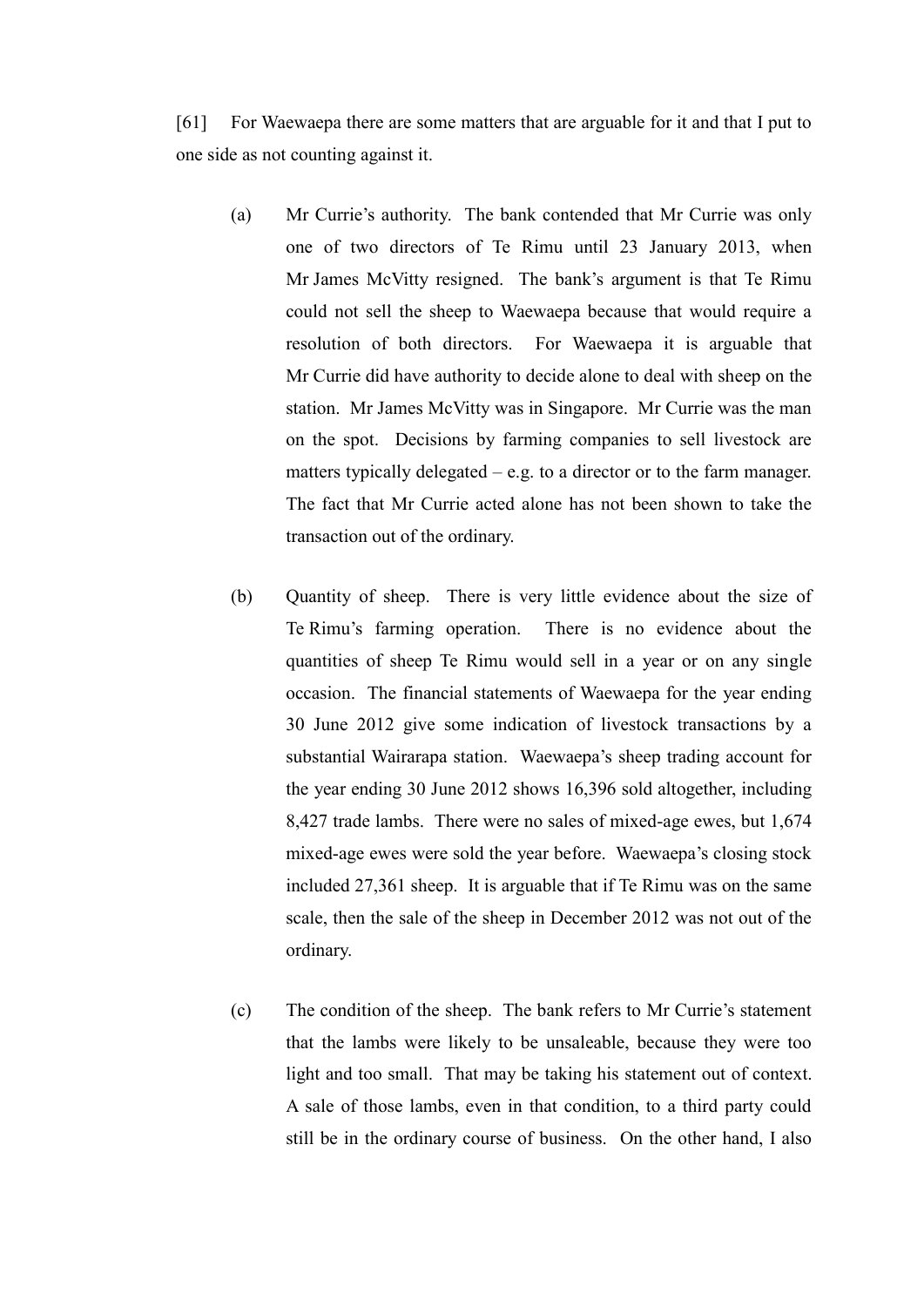make the point below that the condition of sheep does not count as bringing this sale within the ordinary course of business.

(d) Value of sheep. For reasons that I will give when dealing with the matter of quantum, for Waewaepa it is arguable that the prices at which the sheep were transferred were not out of the ordinary.

[62] On the other hand, these factors do count: Te Rimu was in serious financial difficulties; this was a related-parties transaction; Mr Currie had a full appreciation of the situation and his knowledge can be attributed to Waewaepa; the effect of the transaction was to enable Waewaepa to receive more in reduction of the debt that Te Rimu owed than it would in the liquidation; the bank was deprived of the proceeds of sale of the sheep to which it was entitled under its security and Mr Currie knew it. Associated with these matters are these features: Mr Currie acted on both sides of the transaction; and there was not the documentation that would go with a sale in the ordinary course of business. These two features are telltale signs that this was not ordinary. When these matters are all taken together, this sale was not in the ordinary course of business.

[63] Te Rimu was in very serious financial difficulties. The term loan to the bank was about to fall due and it did not have funds in hand to repay it. Te Rimu faced enforcement action from the bank on default in repaying the term loan. For its day-to–day activities, it was reliant on Waewaepa for finance, but could not repay it.

[64] Waewaepa was a related party. It was a 50% shareholder and had also made significant advances to fund Te Rimu's operations. It was at best an unsecured creditor and had no prospect of being repaid. Mr Currie had no love for the bank. He had every reason to try for a better result for Waewaepa.

[65] Mr Currie was in a position to bring about the transaction for both sides. He could and did control both seller and buyer. In sales in the ordinary course of business to third parties, it should not be necessary to call in a valuer to fix the price. The parties' bargaining will set the price. The fact that Mr Currie called in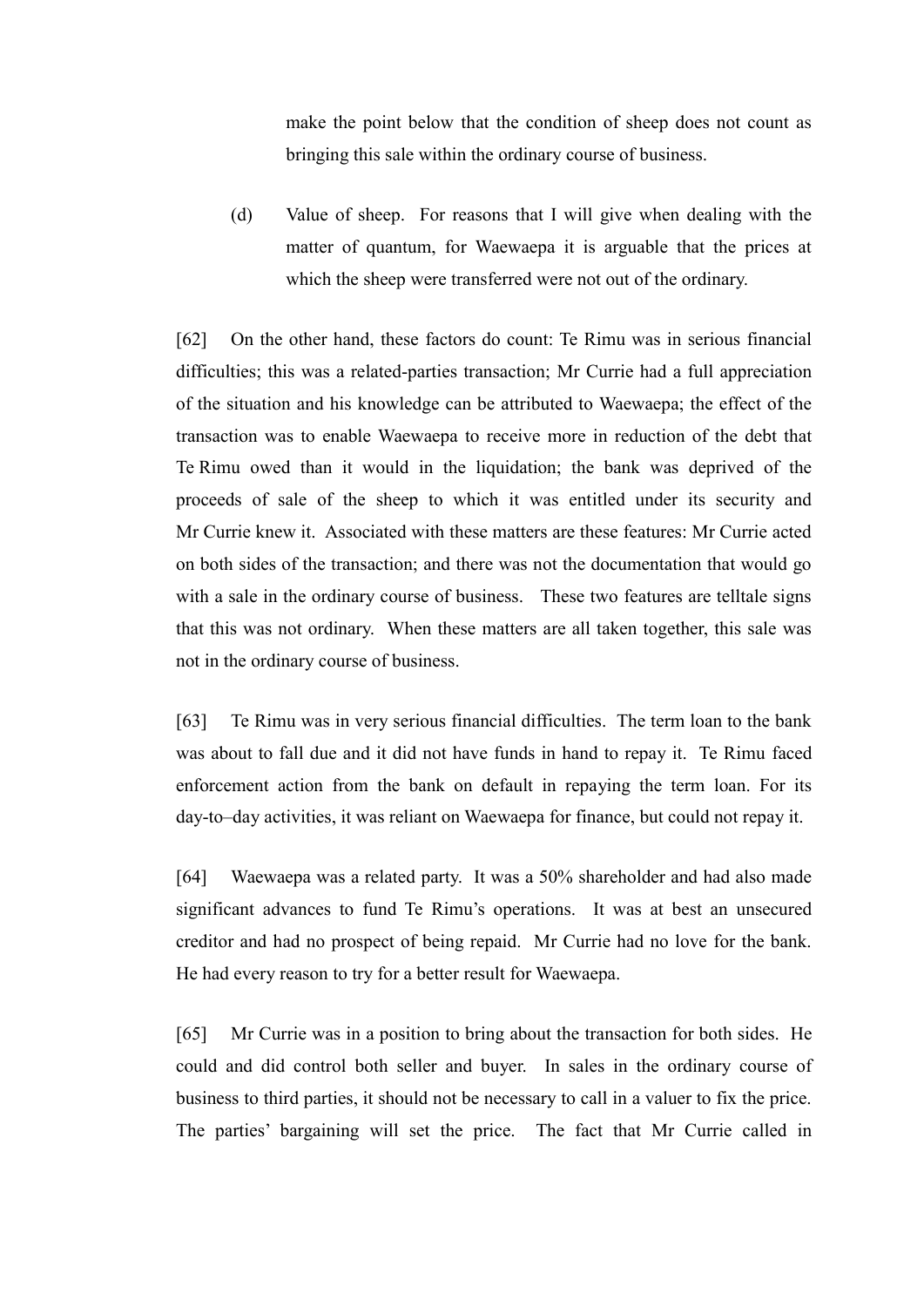Mr Champion to set the price is recognition that by himself Mr Currie was hardly in a position to set a price that could withstand scrutiny.

[66] The result he achieved was that the bank did not receive any of the proceeds of the sale of the sheep. Instead they were applied against Te Rimu's debt to Waewaepa, notwithstanding the bank's security.

[67] The absence of any GST invoices for the sale is a symptom of this sale being outside the normal course of business.

[68] This case is further out of the ordinary than the *Estevan* case. There the buyer was a friend, but he raised his own funds for the purchase. The sales proceeds went to another creditor, not the one with the security. Here the relationship between buyer and seller was even closer – Mr Currie was in control of both. The proceeds of sale that ordinarily would go to the bank were applied to the benefit of the buyer, to improve its position as an unsecured creditor.

[69] There is one matter that Waewaepa puts forward by way of justification or explanation for the sale – the shortage of feed and the worsening condition of the sheep with the onset of drought. That may provide an explanation for moving the sheep off Te Rimu, but by itself it does not assist in explaining this preferential transaction as being within the ordinary course of business of Te Rimu.

## *Did Waewaepa know that the sale of the sheep was a breach of the general security agreement?*

[70] Even if the sale were in the ordinary course of business of Te Rimu, it will be no defence to Waewaepa if it knew that the sale of the sheep was a breach of the general security agreement. The terms of the general security agreement the bank relies on are 6.2.1 and 6.2.2. The relevant breaches of the terms are the failure to pay the proceeds of sale of the sheep into the Te Rimu's account at the bank. The fact that the sale was engineered so that instead of funds being paid to the bank, a set-off was applied to reduce Te Rimu's debt to Waewaepa goes to the breach.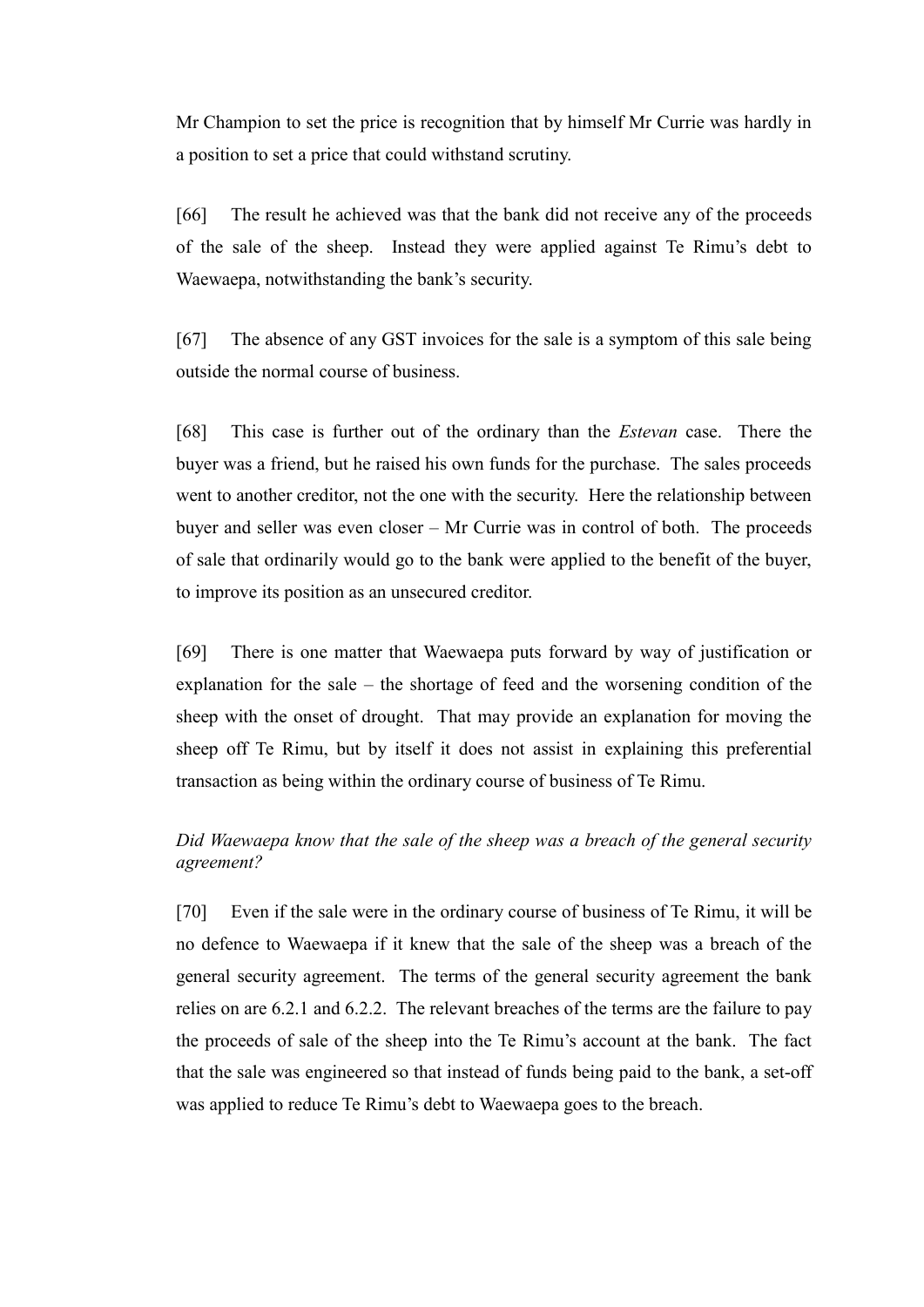[71] The question is: did Waewaepa know that the sale was a breach? Mr Currie's knowledge counts. His evidence is silent whether he knew or not, but inferences can be drawn from other evidence. Mr Currie was both a director of Waewaepa and director of Te Rimu. As a director of Te Rimu, he had signed the general security agreement. Te Rimu had been in active negotiations with the bank about refinancing before 14 December 2012. Mr Currie was clearly aware of the bank's interest over the assets of Te Rimu including the livestock. He is a farmer.

[72] Mr Currie is not a lawyer. It is not possible to credit him with knowing the meaning of "ordinary course of business" as it is used in the Personal Property Securities Act and the general security agreement. Not even every lawyer would know.

[73] But as a farmer he knows that when a financier has security over livestock, any proceeds of sale of livestock must be paid to meet any debts to the financier. Every farmer knows it. Mr Currie would also know that a disposition of the livestock, which was arranged in such a way that the financier does not receive the proceeds of sale is a breach of the financier's security arrangements. In this case, the facts speak for themselves that Mr Currie did know that the sale of the sheep to Waewaepa was a breach of the security agreement, because it was designed to defeat the bank's interest in the proceeds of sale.

[74] Even if Waewaepa could show that the sale was in the ordinary course of business, its defence is defeated by the fact that Mr Currie knew that the sale was a breach of the general security agreement.

## **Does Waewaepa have a defence under s 45 of the PPSA?**

[75] Waewaepa says that it also has a defence under s 45 because the bank authorised the dealing in this case. Because it authorised the dealing, the bank lost its security in the collateral, that is, the sheep.

[76] In *Gibson v Stockco Ltd* White J helpfully set out the test under s 45:<sup>12</sup>

 $12$ <sup>12</sup> *Gibson v Stockco Ltd* [2011] NZCCLR 29 (HC) at [165].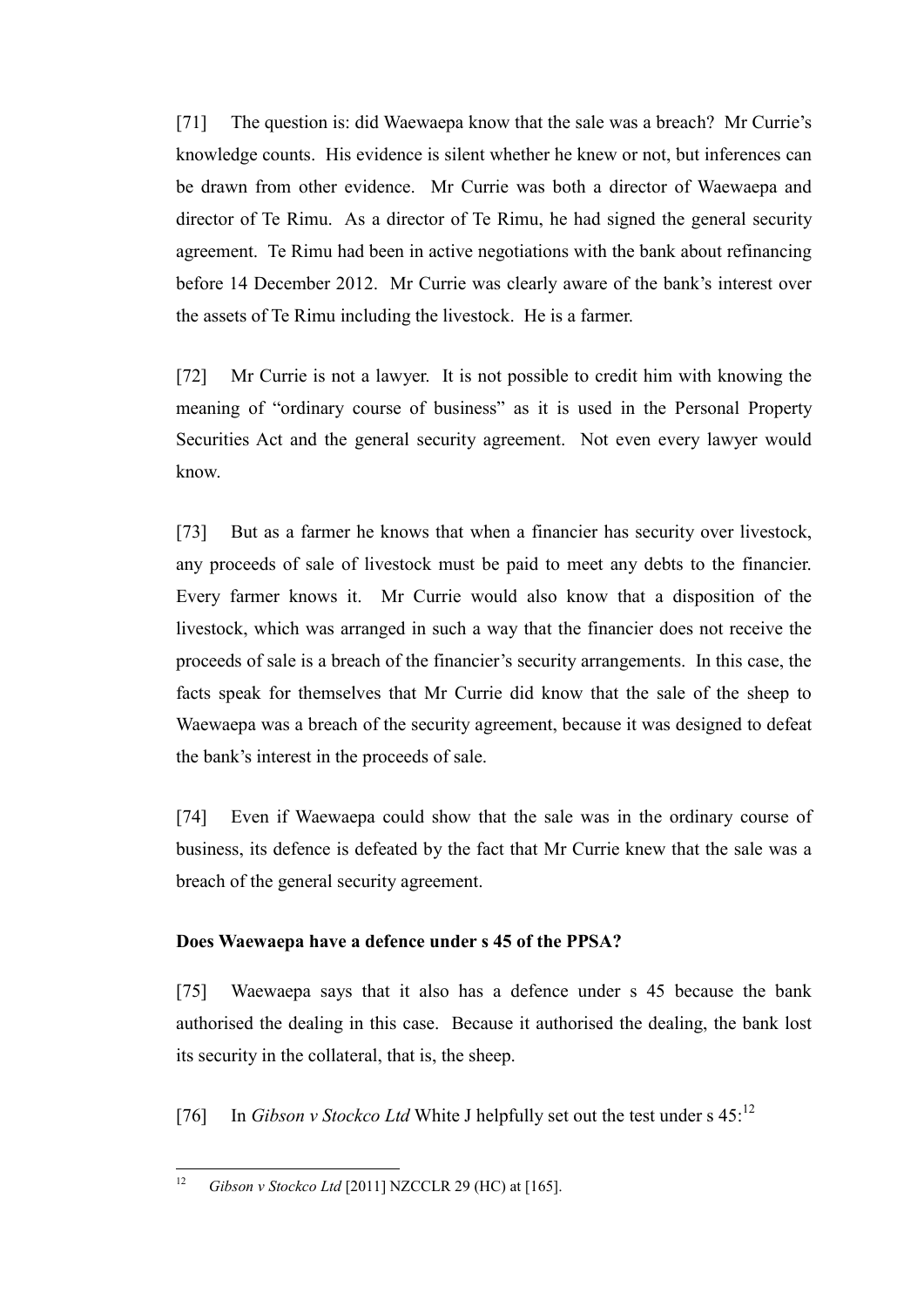- a) The purpose of the provision is to enact the common law principle that no one can give a better title than he or she has (nemo dat quod non habet): M Gedye, R C C Cumming QC & R J Wood *Personal Property Securities in New Zealand*<sup>13</sup> and *Garrow and Fenton's Law of Personal Property in New Zealand* at [12.8.2]. When collateral is "dealt with", a security interest in it continues after the dealing. A perfected security interest persists in the collateral even though the debtor may no longer own the collateral. Subject to the other provisions of the Act, the security interest is not affected by a sale or other disposition and can be enforced against the buyer.
- b) As  $s$  45(1)(a) makes clear, however, the security interest will be lost if the secured party "expressly or impliedly authorised the dealing".
- c) In order to "authorise" a dealing, whether expressly or impliedly, the secured party would need to be aware of the specific "dealing" or, at least, previous dealings of the same type, and either have expressly authorised the dealing or by its conduct be taken as having done so impliedly: *Royal Bank of Canada v Canadian Commerical Corp, National Livestock Credit Corp v Schultz* and *Motorworld Limited (In Liquidation) v Turners Auctions Ltd.*
- d) Whether in a particular case the secured party did "expressly or impliedly" authorise the dealing will be a question of fact in that case.
- e) As the use of the word "authorised" in s  $45(1)(a)$  indicates, the authorisation of the dealing needs to be given before the relevant dealing has taken place: *Lanson v Saskatchewan Valley Credit Union Ltd* at [9] and *Royal Bank v Ag-Com Trading Inc*. 14
- f) In contrast to s 53 where the focus is on the dealings between the seller (debtor) and the purchaser, s 45 focuses on the arrangement between the security holder and the debtor: *Ford Motor Credit Co of Canada v Centre Motors of Brampton Ltd* at 525 and *Motorworld Limited (In Liquidation) v Turners Auctions Limited* at [39].

[77] Waewaepa does not rely on the bank having authorised the sale as a specific dealing in the way that White J had in mind. Waewaepa does not say that for this specific transaction the bank allowed Te Rimu to sell the sheep to Waewaepa. Instead it says that the authority for the dealing can be found in the words of the general security agreement itself. It relies on 6.2.1 and 6.2.2. Here they are again:

- 6.2 We may:
	- 6.2.1 dispose of, or part or deal with, any Inventory in the ordinary course of, and for the purpose of carrying on, our ordinary course of business, on ordinary arms-length commercial terms

 $13$ <sup>13</sup> M Gedye, R C C Cumming QC and R J Wood *Personal Property Securities in New Zealand* (Thomson Brookers, Wellington, 2002) at [45.1].

<sup>14</sup> *Royal Bank v Ag-Com Trading Inc* (2001) 2 PPSAC (3d) 1 at [92].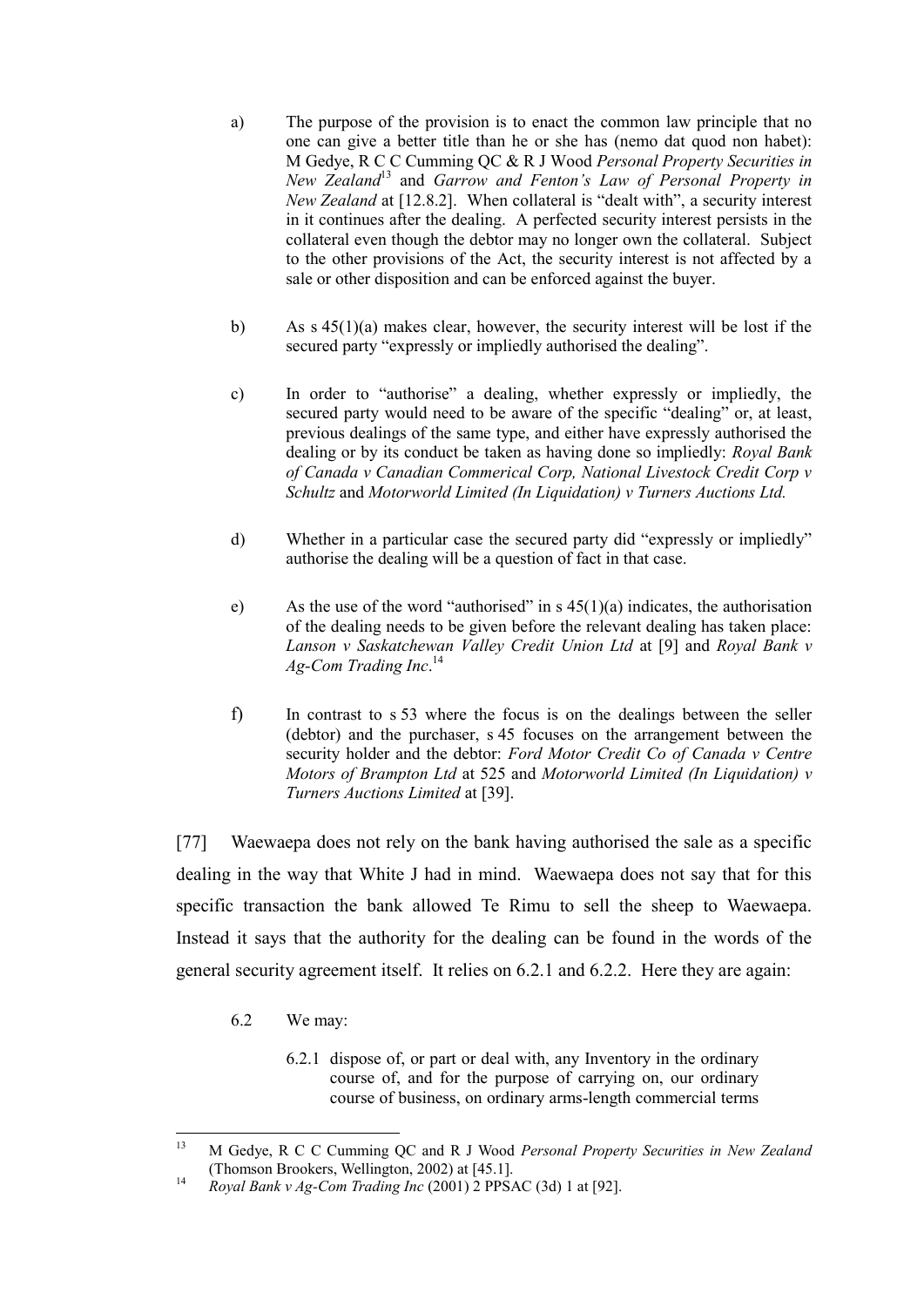and for proper value, on the condition that we deposit any Proceeds of that inventory we receive in our usual working current account with you or such account as may from time to time be specified by you; and

6.2.2 dispose of, or part or deal with, any Livestock (whether Inventory or not) in the ordinary course of, and for the purpose of carrying on, our ordinary business (which for the avoidance of doubt does not include the disposal of, or the parting or dealing with, any pedigree, bloodstock, thoroughbred or other high value Livestock held by us as equipment), on ordinary arms-length commercial terms and for proper value, on the condition that we deposit any proceeds of that Livestock we receive in our usual working current account with you or such account as may from time to time be specified by you ...

[78] The authority these provisions give for dealings is for Te Rimu to sell livestock in the ordinary course of business, with some added terms as to payment of proceeds. Ordinary course of business has the same meaning as in s 53 of the Personal Property Securities Act. As I have already held that the sale of the sheep to Waewaepa was not in the ordinary course of business of Te Rimu, Waewaepa cannot rely on these provisions to say that the bank authorised the sale, even if it did not do so specifically. Accordingly, there is no defence under s 45.

[79] There is an additional aspect. As I have already decided against Waewaepa on the ground that the sale was not in the ordinary course of business, this aspect is not crucial to the decision. It will be seen that the terms Waewaepa relies on require that the proceeds of sale of livestock or inventory be paid into Te Rimu's account with the bank. Te Rimu did not do that in this case, because Waewaepa applied a set-off. On the face of it, Te Rimu did not comply with the terms as to payment of the proceeds and therefore the transaction is outside any authority given by 6.2.1 and 6.2.2 in the general security agreement. Waewaepa says that it has an answer for that. It relies on North American case law to say that there is a distinction between a conditional authorisation and an authorised sale subject to conditions that the proceeds of sale be remitted to the secured party. It cites *Lanson v Saskatchewan Valley Credit Union Ltd.*<sup>15</sup> Gedye Cumming and Wood also note the distinction.<sup>16</sup> A conditional authorisation is a condition precedent to the authority taking effect and

<sup>15</sup> <sup>15</sup> *Lanson v Saskatchewan Valley Credit Union Ltd* (1998) 14 PPSAC (2d) 71 (Sask CA).

<sup>16</sup> M Gedye, R C C Cumming QC and R J Wood *Personal Property Securities in New Zealand* (Thomson Brookers, Wellington, 2002) at 177.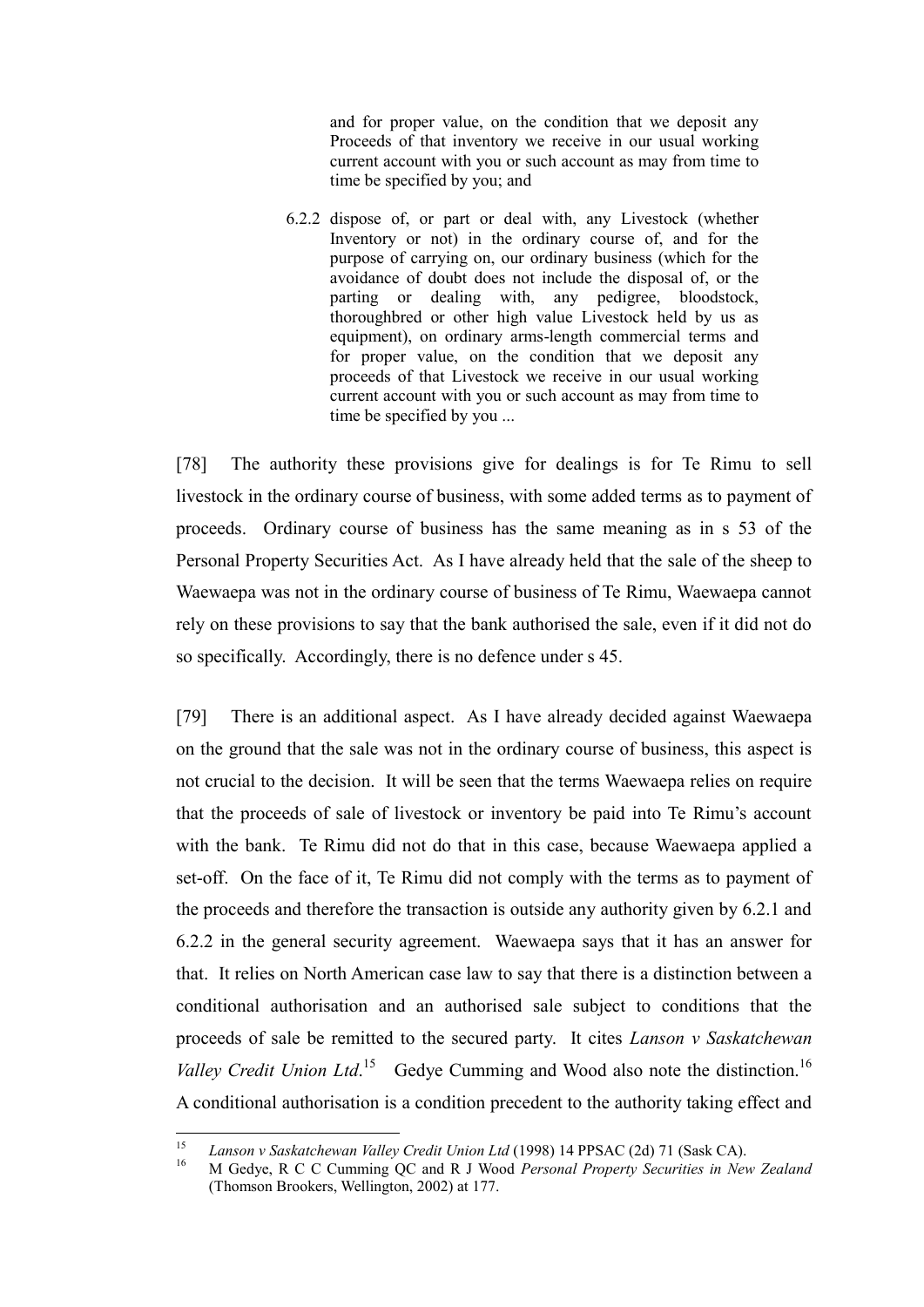is valid under s 45. Canadian and United States case law does not accept that terms requiring proceeds of sale to be remitted should be effective against the purchaser because that would pass on to the purchaser the risk of the proceeds not being paid to the security holder. The policy of s 53 makes it clear that the secured creditor should carry that risk, as can be seen in the dictum from *Fairline Boats Ltd v Leger* cited above.

[80] It is important not to fall prey to legal formalism here. It is necessary to have regard to the policy supporting the distinction made in cases such as *Lanson v Saskatchewan Valley Credit Union Ltd*. The policy has regard to the interests of innocent purchasers. That can be seen in one of the leading United States judgments in this area, *First National Bank and Trust Company of Oklahoma City v Iowa Beef Processors Inc.*<sup>17</sup> That was a case where the proceeds of sale of cattle were not paid to the security holder. The Tenth Circuit said:

Consent to sell in the debtor's own name "provided" the seller remits by its own check to the bank is not a true conditional sales authorization. In essence, such a condition makes the buyer an insurer of acts beyond its control. The bank has made performance of the debtor's duty to remit proceeds to the bank a condition of releasing from liability *a third party acting in good faith*. IBP could not ascertain in advance whether this condition would be met, as it could if a condition precedent was involved; nor did IBP have any control, as long as it paid Wheatheart. A secured party has an interest in protecting its security by conditioning its consent, but it can place conditions that would afford it protection *without great unfairness to the good faith purchaser*.

[81] That policy does not apply here. Waewaepa is not a good faith purchaser who needs to be protected. Its director, Mr Currie engineered the transaction to ensure that the bank would not be paid the proceeds, but that Waewaepa would benefit instead. As Waewaepa knew all too well that it was acquiring the sheep in such a way that there would be no proceeds for the bank, it cannot claim any unfairness. The events were entirely within its knowledge and control. It arranged the sale in such a way that it was outside the terms of the bank's general security agreement. It cannot claim that the bank authorised the dealing and that it was acting in good faith.

 $17$ <sup>17</sup> *First National Bank and Trust Company of Oklahoma City v Iowa Beef Processors Inc* 626 F. 2d 764 (1980) (emphasis added).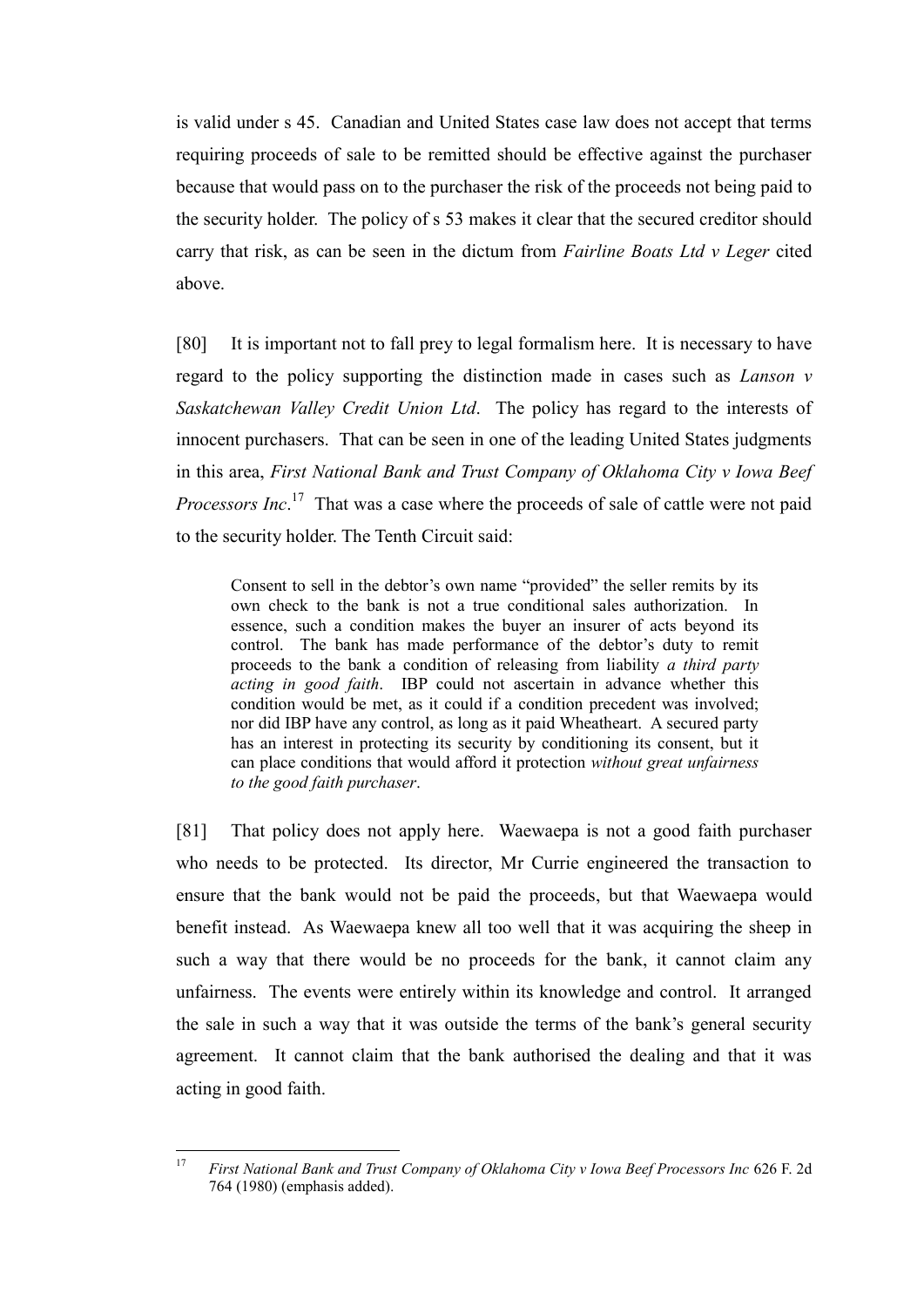[82] The bank has shown that Waewaepa cannot rely on its defences under ss 45 and 53 of the PPSA, primarily because the sale was not in the ordinary course of business of Te Rimu. I accordingly find that the bank has proved that Waewaepa Station converted the sheep in December 2012.

#### **Amount of the bank's claim**

[83] There is a conflict in the evidence as to the value of the sheep removed from Te Rimu to Waewaepa. Both sides have tendered affidavits by experienced stock and station agents. For the bank, Mr Harding says that at 25 January 2013 the ewes had an average value of \$55.00 per head with a range of \$45.00-\$68.00, all plus GST, and lambs had an average value of \$54.00 per head, with a range of \$34.00-\$58.00, all plus GST. To give this valuation, he not only referred to Feilding livestock sales records from December 2012 to March 2013, but he also visited Te Rimu Station on 19 February 2013, and 5 and 6 March 2013, and inspected the sheep (including lambs) at Te Rimu.

[84] For Waewaepa, Mr Champion deposes that he valued the ewes and lambs at Te Rimu in early November 2012. These were the actual sheep that were removed from Te Rimu to Waewaepa. His evidence is that the sheep were in light to average condition and many of them had missing or no teeth. He says that the lambs were aged between 3-6 weeks and were in average condition for milk lambs.

[85] In reaching his net valuation of \$37.50, Mr Champion took into account that this was not a normal sale. Under a normal sale, the vendor would pay transport, yard fees and commission.

[86] I have only lightly summarised the effect of their evidence. There is a genuine conflict between the evidence of Mr Harding and Mr Champion as to the value of the livestock. Mr Champion's evidence is directed at the value of the livestock in early November 2012, Mr Harding's at the date of conversion, 25 January 2013. On the other hand, Mr Harding did not inspect the actual sheep, but inspected other sheep.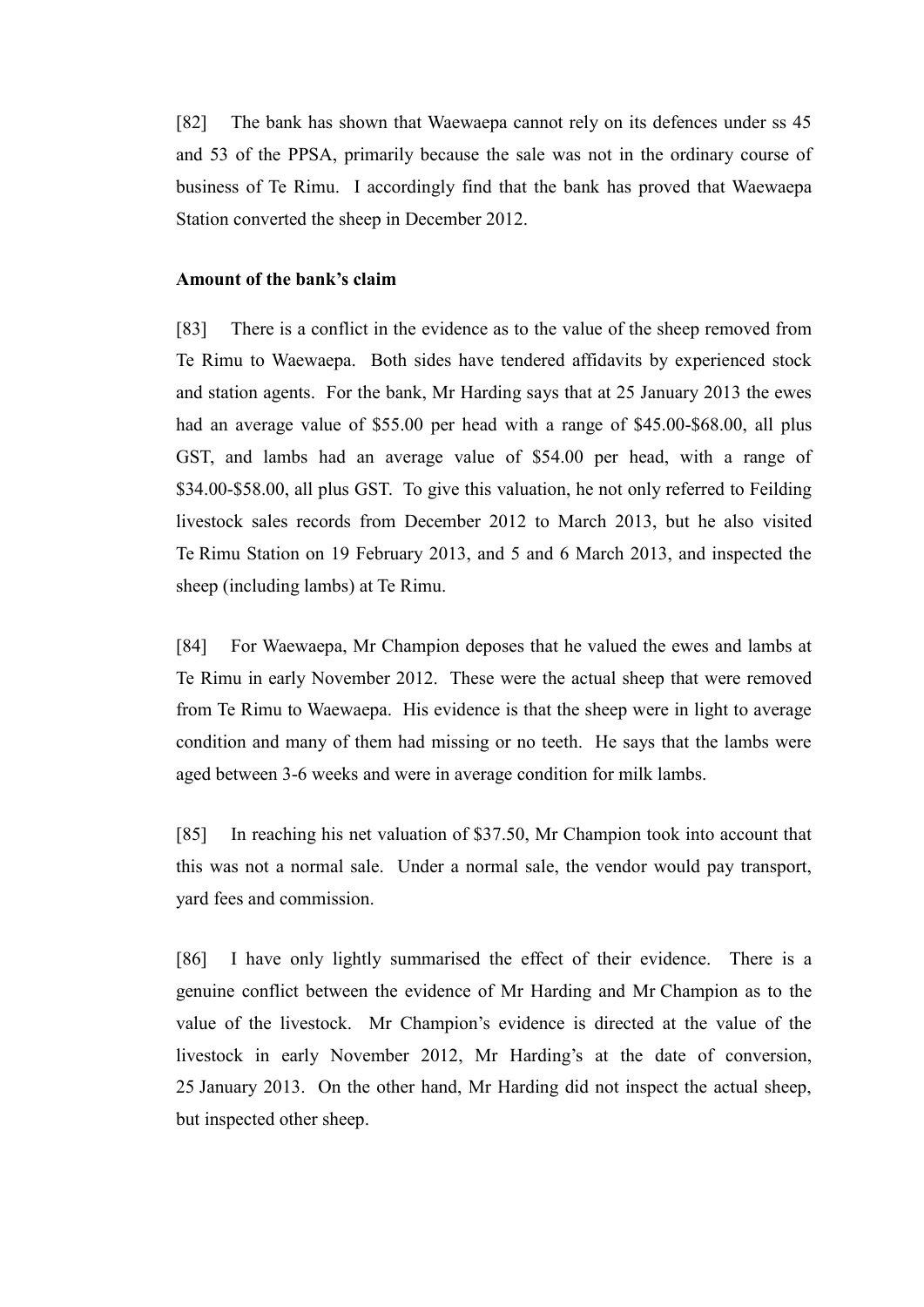[87] There may be sound arguments for the discounting made by Mr Champion because the vendor would not have to pay the costs of sale and transport, but it remains arguable whether he applied the appropriate discount. For Waewaepa it may arguable that it should have some allowance for any increase in value of the sheep between November 2012 and January 2013 on account of grazing.

[88] The bank submitted that when the evidence was examined closely, it could be seen that in many respects that there were matters on which Mr Harding and Mr Champion were not far apart. Mr Champion accepted that Mr Harding was in the right range with his figures for ewes in January 2013. Mr Champion's values for lambs were comparable with those Mr Harding gave for ewe hogget lambs.

[89] At this stage I cannot resolve this conflict between the experts.<sup>18</sup> Even if I accepted the bank's arguments I would still need to consider whether to make an allowance for grazing and how much that should be. What I can say is that the sheep had a minimum value of \$37.50 per head or \$89,025 altogether, being the value given Mr Champion in November 2012. For the valuation at that date it is not necessary to make any allowance for grazing because the sheep had not been moved to Waewaepa.

[90] There is also the question of GST. The bank has claimed damages as the value of the sheep plus GST. The bank's claim is for conversion, because Waewaepa has asserted rights in the sheep inconsistent with the bank's rights to possession of the sheep. The bank did not consent to Waewaepa having the sheep. In that situation, there is no supply under the GST Act. What is missing is the element of reciprocity required for a supply under that  $Act.^{19}$  As there has been no supply, any payment Waewaepa may make to the bank cannot be for a taxable supply. Damages should therefore be assessed on the basis that the bank will not have to pay GST on them.

<sup>18</sup> <sup>18</sup> *MacLean v Stewart* (1997) 11 PRNZ 66 (CA).

<sup>19</sup> *Chatham Islands Enterprise Trust v CIR* (1999) 19 NZTC 15,075.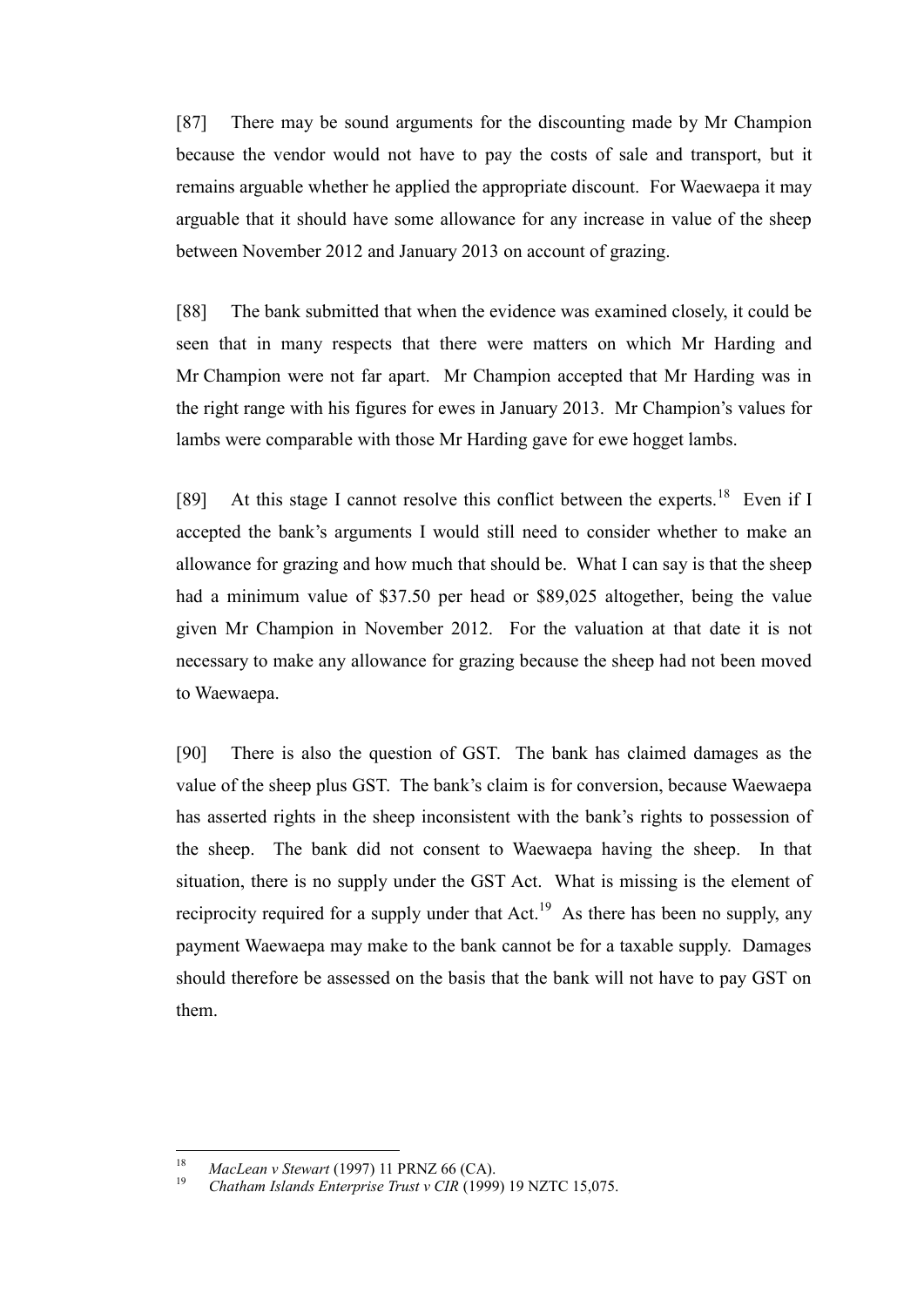[91] There is support for this in an IRD article "GST treatment of court awards and out of court settlements":<sup>20</sup>

#### *Where there has been no supply*

For a supply to take place, something of value must be "furnished or provided" (*Databank*). The supply must additionally involve enforceable reciprocal obligations (*Chatham Islands*). If something has been used, but there was no agreement for its supply between the relevant parties, any payment subsequently received by the aggrieved party is not consideration for the supply. The receipt of payment does not involve any reciprocal obligations between the parties, and cannot be retrospectively linked to there having been a "supply" for GST purposes. Any payment received relating to a previous use of an item where there has been no agreement to supply will be by nature compensatory, and thus outside the scope of GST. (eg, of theft and wrongful use of trade name).

[92] On the matter being raised, the bank accepted that the damages should be calculated on the basis that there is no GST component.

#### **Outcome**

[93] I give summary judgment for the Bank of New Zealand against Waewaepa Station 2002 Ltd in the sum of \$89,025.00 plus interest from 1 February 2013 to 12 December 2013 at 5% per annum, but without prejudice to its rights to prove that it has suffered a greater loss.

#### **Costs**

[94] The bank is entitled to costs but on the District Court scale – r 14.13. As this case would be high-end litigation in the District Court, costs are to be fixed under category 3. If the parties cannot agree costs, memoranda may be filed for me to decide costs on the papers.

#### **Further directions**

[95] The Registrar is to allocate a telephone case management conference for further directions. For that conference the parties should advise whether it is proposed that this proceeding should stay in this court or should be transferred to the

 $20$ <sup>20</sup> "GST treatment of awards and out of court settlements" (September 2002) Inland Revenue Interpretation guidelines and interpretation statements <www.ird.govt.nz> at 28.